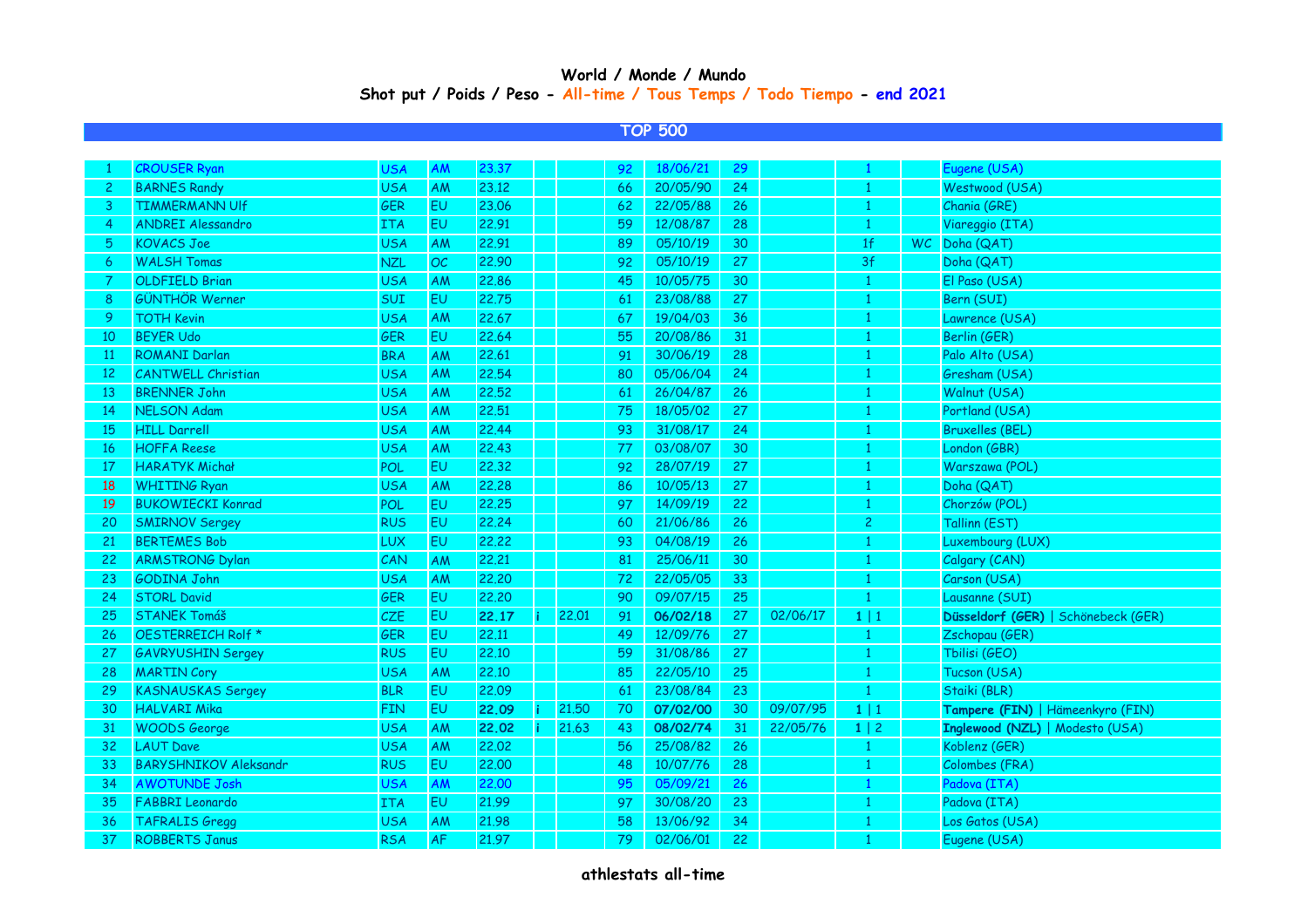| 38 | <b>KOSTIN Mikhail</b>        | <b>RUS</b> | EU        | 21.96 |       | 59  | 20/06/86 | 27 |          | 1                       | Vitebsk BLR)                          |
|----|------------------------------|------------|-----------|-------|-------|-----|----------|----|----------|-------------------------|---------------------------------------|
| 39 | RICHARDS O'Dayne             | <b>JAM</b> | AM        | 21.96 |       | 88  | 16/07/17 | 29 |          | $\overline{c}$          | Rabat (MAR)                           |
| 40 | <b>MAJEWSKI Tomasz</b>       | POL        | EU        | 21.95 |       | 81  | 30/07/09 | 28 |          | 1                       | Stockholm (SWE)                       |
| 41 | MIHALJEVIĆ Filip             | CRO        | EU        | 21.94 |       | 94  | 05/06/21 | 27 |          | 1                       | Karlovac (CRO)                        |
| 42 | <b>MACHURA Remigius</b>      | CZE        | EU        | 21.93 |       | 60  | 23/08/87 | 27 |          | $\mathbf{1}$            | Praha (CZE)                           |
| 43 | MYERSCOUGH Carl              | GBR        | EU        | 21.92 |       | 79  | 13/06/03 | 24 |          | 1                       | Sacramento (USA)                      |
| 44 | <b>OTTERDAHL Payton</b>      | <b>USA</b> | AM        | 21.92 |       | 96  | 18/06/21 | 25 |          | $\overline{\mathbf{3}}$ | Eugene (USA)                          |
| 45 | SINANČEVIĆ Armin             | <b>SRB</b> | EU        | 21.88 |       | 96  | 01/05/21 | 25 |          | $\mathbf{1}$            | Bar (MNE)                             |
| 46 | HUNTER C.J.                  | USA        | <b>AM</b> | 21,87 |       | 68  | 15/07/00 | 32 |          | $\overline{c}$          | Raleigh (USA)                         |
| 47 | <b>ALBRITTON Terry</b>       | <b>USA</b> | <b>AM</b> | 21.85 |       | 55  | 21/02/76 | 21 |          | $\mathbf{1}$            | Honolulu (USA)                        |
| 48 | <b>WASHINGTON Turner</b>     | <b>USA</b> | AM        | 21.85 | 21.10 | -99 | 13/02/21 | 22 | 09/06/21 | 1 1                     | Lubbock (USA)   Eugene (USA)          |
| 49 | <b>BAGACH Aleksandr</b>      | <b>UKR</b> | EU        | 21.83 | 21.47 | 66  | 21/02/99 | 33 | 31/05/97 | $1 \mid 1$              | Brovary (UKR)   Chania (GRE)          |
| 50 | <b>FEUERBACH AI</b>          | <b>USA</b> | AM        | 21.82 |       | 48  | 05/05/73 | 25 |          | $\mathbf{1}$            | San José (USA)                        |
| 51 | <b>BLOOM Andy</b>            | <b>USA</b> | AM        | 21.82 |       | 73  | 05/10/00 | 27 |          | $\mathbf{1}$            | Doha (QAT)                            |
| 52 | <b>BILONOG Yuriy</b>         | <b>UKR</b> | EU        | 21.81 |       | 74  | 03/07/03 | 29 |          | $\mathbf{1}$            | Kyiv (UKR)                            |
| 53 | <b>ENEKWECHI Chukwuebuka</b> | <b>NGR</b> | <b>AF</b> | 21,80 |       | 93  | 18/08/19 | 26 |          | 1                       | Schifflange (LUX)                     |
| 54 | <b>MATSON Randy</b>          | <b>USA</b> | AM        | 21.78 |       | 45  | 22/04/67 | 22 |          | 1                       | College Station (USA)                 |
| 55 | <b>TAYLOR Daniel</b>         | <b>USA</b> | ΑM        | 21.78 |       | 82  | 23/05/09 | 27 |          | 1                       | Tucson (USA)                          |
| 56 | <b>STULCE Mike</b>           | <b>USA</b> | AM        | 21.77 | 21.70 | 69  | 13/02/93 | 24 | 31/07/92 | 1 1                     | OG Birmingham (GBR)   Barcelona (ESP) |
| 57 | <b>PERIC Dragan</b>          | <b>SRB</b> | EU        | 21,77 |       | 64  | 25/04/98 | 34 |          | $\mathbf{1}$            | Bar (MNE)                             |
| 58 | <b>CARTER Mike</b>           | <b>USA</b> | AM        | 21.76 |       | 60  | 02/06/84 | 24 |          | $\overline{c}$          | Eugene (USA)                          |
| 59 | <b>MOZIA Stephen</b>         | <b>NGR</b> | AF        | 21.76 |       | 93  | 19/07/16 | 23 |          | $\mathbf{1}$            | Ústí nad Labem (CZE)                  |
| 60 | <b>BOJARS Janis</b>          | LAT        | EU        | 21.74 |       | 56  | 14/07/84 | 28 |          | $\mathbf{1}$            | Riga (LAT)                            |
| 61 | PIPERI Adrian                | <b>USA</b> | AM        | 21.74 | 21,11 | 99  | 06/02/21 | 22 | 05/06/19 | $1 \mid 1$              | College Station (USA)   Austin (USA)  |
| 62 | <b>WOLF August</b>           | <b>USA</b> | AM        | 21,73 |       | 61  | 12/04/84 | 23 |          | 1                       | Leverkusen (GER)                      |
| 63 | <b>PONZIO Nick</b>           | <b>USA</b> | AM        | 21.72 |       | 95  | 24/07/20 | 25 |          | 1                       | Kutztown (USA)                        |
| 64 | <b>STAHLBERG Reijo</b>       | <b>FIN</b> | EU        | 21.69 |       | 52  | 05/05/79 | 27 |          | 1                       | Fresno (USA)                          |
| 65 | MIKHNEVICH Andrey *          | <b>BLR</b> | EU        | 21.69 |       | 76  | 22/08/03 | 29 |          | $\mathbf{1}$            | Paris Saint-Denis (FRA)               |
| 66 | <b>CAPES Geoff</b>           | GBR        | EU        | 21.68 |       | 49  | 18/05/80 | 31 |          | $\mathbf{1}$            | Cwmbran (GBR)                         |
| 67 | <b>SARUL Edward</b>          | POL        | EU        | 21.68 |       | 58  | 31/07/83 | 25 |          | 1                       | Sopot (POL)                           |
| 68 | <b>BRIESENICK Hartmut</b>    | GER        | EU        | 21.67 |       | 49  | 01/09/73 | 24 |          | $\mathbf{1}$            | Potsdam (GER)                         |
| 69 | <b>WEIR Zane</b>             | ITA        | EU        | 21.66 |       | 95  | 19/09/21 | 26 |          | $\mathbf{1}$            | Caorle (ITA)                          |
| 70 | <b>OLSEN Joachim</b>         | <b>DEN</b> | EU        | 21.63 | 21.61 | 77  | 25/02/04 | 27 | 13/06/07 | $1 \mid 1$              | Tallinn (EST)   København (DEN)       |
| 71 | <b>URTĀNS Māris</b>          | LAT        | EU        | 21.63 |       | 81  | 19/06/10 | 29 |          | 1                       | Beograd (SRB)                         |
| 72 | <b>JENSEN Curtis</b>         | <b>USA</b> | AM        | 21.63 |       | 90  | 08/07/18 | 28 |          | $\mathbf{1}$            | Bragança Paulista (BRA)               |
| 73 | <b>JONES Jonathan</b>        | <b>USA</b> | AM        | 21.63 |       | 91  | 13/07/19 | 28 |          | 3                       | Chula Vista (USA)                     |
| 74 | <b>SMITH Rutger</b>          | <b>NED</b> | EU        | 21.62 |       | 81  | 10/06/06 | 25 |          | $\mathbf{1}$            | Leiden (NED)                          |
| 75 | <b>AKINS Kevin</b>           | <b>USA</b> | AM        | 21.61 |       | 60  | 14/05/83 | 23 |          | 1                       | Modesto (USA)                         |
| 76 | <b>DOEHRING Jim</b>          | <b>USA</b> | <b>AM</b> | 21.60 |       | 62  | 13/06/92 | 30 |          | $\overline{c}$          | Los Gatos (USA)                       |
| 77 | <b>GEIST Jordan</b>          | <b>USA</b> | AM        | 21.59 |       | 98  | 13/04/19 | 21 |          | 1                       | La Jolla (USA)                        |
| 78 | <b>KISELYOV Vladimir I</b>   | <b>UKR</b> | EU        | 21.58 |       | 57  | 17/08/84 | 27 |          | 3                       | Moskva (RUS)                          |
| 79 | KOLAŠINAĆ Asmir              | <b>SRB</b> | EU        | 21.58 |       | 84  | 27/06/15 | 31 |          | 1                       | Beograd (SRB)                         |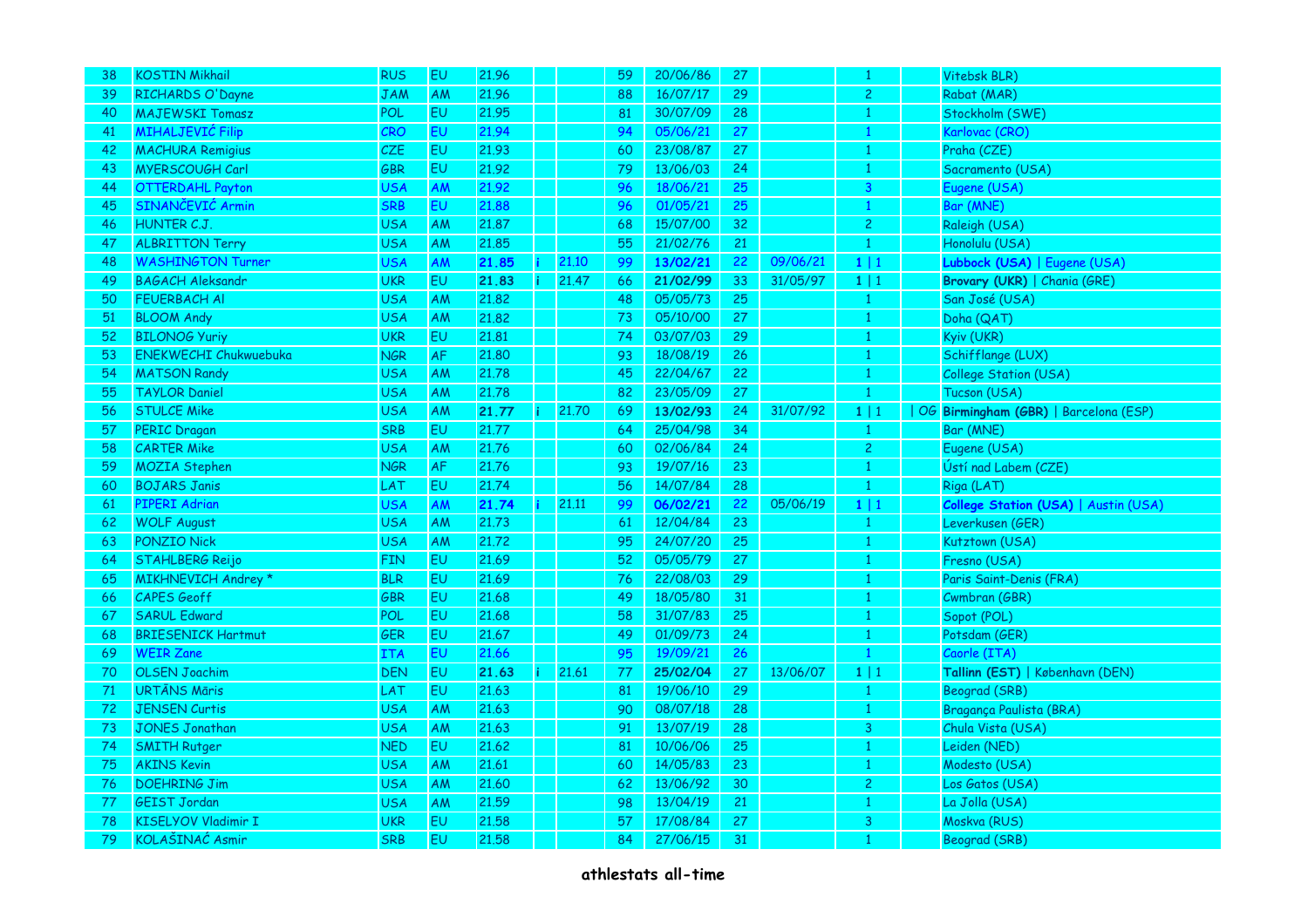| 80         | <b>LESNOY Aleksandr</b>       | <b>RUS</b> | EU        | 21.58 |       | 88 | 20/07/18 | 30 |          | 1              |    | Kazan (RUS)                        |
|------------|-------------------------------|------------|-----------|-------|-------|----|----------|----|----------|----------------|----|------------------------------------|
| 81         | <b>KONOPKA Mikuláš</b>        | <b>SVK</b> | EU        | 21.57 | 20.66 | 79 | 02/03/07 | 28 | 31/05/01 | $1 \mid 1$     |    | Birmingham (GBR)   Ostrava (CZE)   |
| 82         | <b>ROBERTS Kurt</b>           | <b>USA</b> | AM        | 21.57 | 21.47 | 88 | 14/02/16 | 28 | 25/06/14 | $1 \mid 2$     |    | Boston (USA)   Sacramento (USA)    |
| 83         | <b>ARNAUDOV Tsanko</b>        | POR        | EU        | 21.56 |       | 92 | 24/06/17 | 25 |          | 1              |    | Vaasa (FIN)                        |
| 84         | <b>GILL Jacko</b>             | NZL        | OC        | 21.55 |       | 94 | 10/07/21 | 27 |          | 1              |    | <b>Auckland (NZL)</b>              |
| 85         | <b>MIRONOV Yevgeniy</b>       | <b>RUS</b> | EU        | 21.53 |       | 49 | 24/06/76 | 27 |          | 1              |    | Kyiv (UKR)                         |
| 86         | <b>REICHENBACH Ralf</b>       | <b>GER</b> | <b>EU</b> | 21,51 |       | 50 | 08/08/80 | 30 |          | 1              |    | Berlin (GER)                       |
| 87         | <b>SIDOROV Maksim</b>         | <b>RUS</b> | EU        | 21.51 |       | 86 | 04/07/12 | 26 |          | 1              |    | Cheboksary (RUS)                   |
| 88         | <b>CREMONA Orazio</b>         | <b>RSA</b> | <b>AF</b> | 21,51 |       | 89 | 27/04/19 | 30 |          | 1              |    | Germiston (RSA)                    |
| 89         | <b>CLARKE Jordan</b>          | <b>USA</b> | <b>AM</b> | 21.49 |       | 90 | 28/06/15 | 25 |          | 3c2            |    | Eugene (USA)                       |
| 90         | <b>TOOR Tajinderpal Singh</b> | IND        | <b>AS</b> | 21.49 |       | 94 | 21/06/21 | 27 |          | $\mathbf{1}$   |    | Patiala (IND)                      |
| 91         | ŽUNIĆ Stipe                   | <b>CRO</b> | EU        | 21.48 |       | 90 | 27/05/17 | 27 |          | 1              |    | Slovenska Bistrica (SLO)           |
| 92         | <b>PEZER Mesud</b>            | <b>BIH</b> | EU        | 21.48 |       | 94 | 13/08/19 | 25 |          | $\mathbf{1}$   |    | Växjö (SWE)                        |
| 93         | <b>NOON Brent</b>             | USA        | AM        | 21.47 |       | 71 | 21/05/95 | 24 |          | -1             |    | Tuscaloosa (USA)                   |
| 94         | <b>BUDER Oliver-Sven</b>      | GER        | EU        | 21.47 | 21.42 | 66 | 28/02/98 | 32 | 21/08/99 | $1 \mid 2$     |    | WC Valencia (ESP)   Sevilla (ESP)  |
| 95         | <b>MARTINEZ Manuel</b>        | <b>ESP</b> | EU        | 21.47 |       | 74 | 10/07/02 | 28 |          | $\overline{c}$ |    | Salamanca (ESP)                    |
| 96         | PRÁŠIL Ladislav               | <b>CZE</b> | EU        | 21.47 |       | 90 | 20/04/13 | 23 |          | 1              |    | Potchefstroom (RSA)                |
| 97         | <b>HENRY Eldred</b>           | <b>IVB</b> | AM        | 21.47 |       | 94 | 25/05/19 | 25 |          | 1              |    | Kingsville (USA)                   |
| 98         | <b>SCOTT Dorian</b>           | JAM        | AM        | 21.45 |       | 82 | 28/03/08 | 26 |          | $\mathbf{1}$   |    | Tallahassee (USA)                  |
| 99         | <b>JOHNSON McKay</b>          | USA        | <b>AM</b> | 21.45 | 20.18 | 98 | 13/02/21 | 23 | 02/05/21 | 2 2            |    | Lubbock (USA)   Los Angeles (USA)  |
| 100        | <b>DOMOROSOV Mikhail</b>      | <b>BLR</b> | EU        | 21.44 |       | 55 | 23/08/84 | 29 |          | $\overline{c}$ |    | Staiki (BLR)                       |
| 101        | <b>BARTELS Ralf</b>           | GER        | EU        | 21.44 | 21,37 | 78 | 13/03/10 | 32 | 15/08/09 | 3 3            |    | WC Doha (QAT)   Berlin (GER)       |
| 102        | <b>LEHMANN Mike</b>           | <b>USA</b> | <b>AM</b> | 21.43 |       | 60 | 28/05/83 | 23 |          | $\overline{c}$ |    | San José (USA)                     |
| 103        | <b>DE BERNARDI Fred</b>       | <b>USA</b> | AM        | 21.42 | 21.41 | 49 | 20/04/74 | 25 | 27/04/74 | 1 1            |    | Portland (USA)   El Paso (USA)     |
| 104        | <b>DONSKICH Sergey</b>        | <b>RUS</b> | EU        | 21.42 |       | 56 | 25/08/84 | 28 |          | $\mathbf{1}$   |    | Leningrad (RUS)                    |
| 105        | <b>HARJU Arsi</b>             | <b>FIN</b> | EU        | 21.39 |       | 74 | 22/09/00 | 26 |          | 1 <sub>q</sub> | OG | Sydney (AUS)                       |
| 106        | <b>AFONIN Maksim</b>          | <b>RUS</b> | EU        | 21.39 | 21.07 | 92 | 13/02/18 | 26 | 22/07/17 | $1 \mid 1$     |    | Moskva (RUS)   Moskva (RUS)        |
| 107        | <b>SEMKIW Ron</b>             | USA        | AM        | 21.35 |       | 54 | 05/03/74 | 20 |          | $\mathbf{1}$   |    | Mesa (USA)                         |
| 108        | <b>NIKOLAYEV Sergey</b>       | <b>RUS</b> | EU        | 21.35 |       | 66 | 05/08/89 | 23 |          | 1              |    | Voronezh (RUS)                     |
| 109        | <b>SCHMITT Thomas</b>         | GER        | EU        | 21.35 |       | 89 | 21/03/15 | 26 |          | 1              |    | Übach-Palenberg (GER)              |
| 110        | <b>BIRKINHEAD Damien</b>      | <b>AUS</b> | OC        | 21.35 |       | 93 | 28/08/17 | 24 |          | $\overline{c}$ |    | Zagreb (CRO)                       |
| <b>111</b> | <b>VIRASTYUK Roman</b>        | <b>UKR</b> | EU        | 21.34 |       | 68 | 07/05/00 | 32 |          | 1              |    | Ivano-Frankivsk (UKR)              |
| 112        | <b>HOGLUND Hans</b>           | <b>SWE</b> | EU        | 21.33 |       | 52 | 06/06/75 | 23 |          | 1              |    | Provo (USA)                        |
| 113        | <b>NEDOW Tim</b>              | CAN        | AM        | 21.33 | 21.18 | 90 | 17/02/16 | 26 | 20/04/19 | $1 \mid 3$     |    | Stockholm (SWE)   Long Beach (USA) |
| 114        | ROTHENBURG Heinz-Joachim      | <b>GER</b> | EU        | 21.32 |       | 44 | 03/06/72 | 28 |          | 1              |    | Potsdam (GER)                      |
| 115        | <b>GIES Hans-Peter</b>        | GER        | EU        | 21.31 |       | 47 | 25/08/72 | 25 |          | $\overline{c}$ |    | Potsdam (GER)                      |
| 116        | <b>HASSAN Mostafa Amr</b>     | EGY        | AF        | 21.31 |       | 95 | 15/04/17 | 22 |          | 1              |    | Torrance (USA)                     |
| 117        | <b>KRIEGER Helmut</b>         | POL        | EU        | 21.30 |       | 58 | 27/06/86 | 28 |          | $\mathbf{1}$   |    | Grudziadz (POL)                    |
| <b>118</b> | <b>WINGER Russell</b>         | <b>USA</b> | AM        | 21.29 | 21,25 | 84 | 14/03/08 | 24 | 20/05/10 | $1c2$   2      |    | Fayetteville (USA)   Tucson (USA)  |
| 119        | <b>RODHE Justin</b>           | CAN        | <b>AM</b> | 21.29 |       | 84 | 27/04/13 | 29 |          | 3              |    | Des Moines (USA)                   |
| 120        | <b>HAMZA Mohamed Magdi</b>    | EGY        | AF        | 21.29 |       | 96 | 31/12/20 | 24 |          | 1              |    | El Maadi (EGY)                     |
| 121        | <b>TOADER Andrei Rares</b>    | <b>ROU</b> | <b>EU</b> | 21.29 |       | 97 | 13/06/21 | 24 |          | 1              |    | Brno (CZE)                         |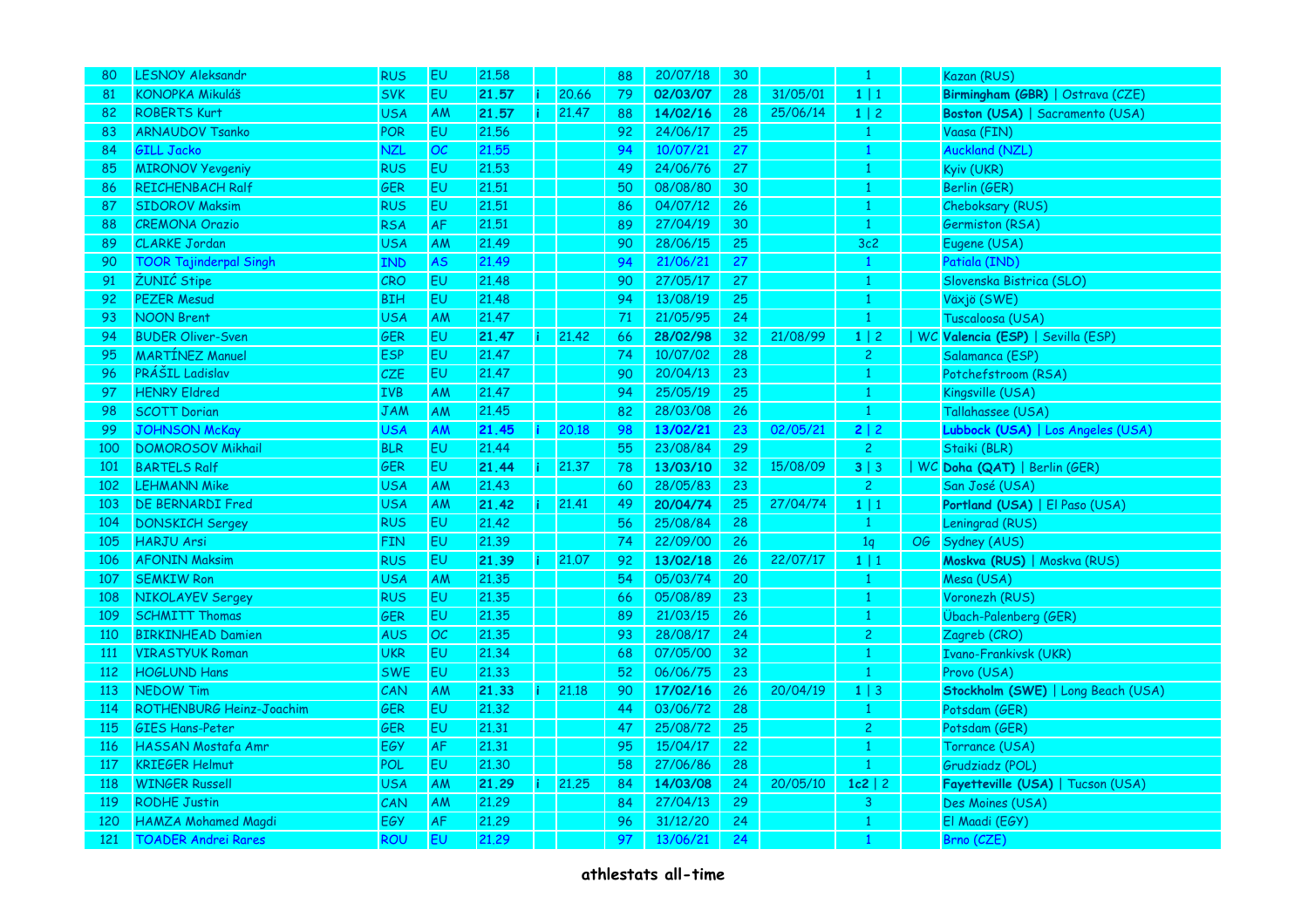| 122 | <b>BELO Francisco</b>        | POR        | EU        | 21.28<br>i. | 21.27 |       | 91 | 05/03/21 | 30 <sub>o</sub> | 15/06/21 | 4f1   1        |     | Torun (POL)   Kladno (CZE)    |
|-----|------------------------------|------------|-----------|-------------|-------|-------|----|----------|-----------------|----------|----------------|-----|-------------------------------|
| 123 | <b>LINCOLN Scott</b>         | GBR        | <b>EU</b> | 21,28       |       |       | 93 | 13/06/21 | 28              |          | $\overline{2}$ |     | Brno (CZE)                    |
| 124 | <b>GUDMUNDSSON Petur</b>     | <b>ISL</b> | EU        | 21.26       |       |       | 62 | 10/11/90 | 28              |          | $\mathbf{1}$   |     | Mosfellsbaer                  |
| 125 | <b>MARTIN Scott</b>          | AUS        | $\cal OC$ | 21.26       |       |       | 82 | 21/02/08 | 26              |          | 1              |     | Melbourne (AUS)               |
| 126 | <b>LAURO</b> Germán          | <b>ARG</b> | AM        | 21.26       |       |       | 84 | 10/05/13 | 29              |          | $\overline{2}$ |     | Doha (QAT)                    |
| 127 | JACOBI Hans-Jurgen           | <b>GER</b> | EU.       | 21,25       |       |       | 50 | 16/07/80 | 30              |          | $\overline{2}$ |     | Cottbus (GER)                 |
| 128 | <b>PETRASHKO Maris</b>       | LAT        | <b>EU</b> | 21.25       | 21.14 |       | 61 | 08/01/89 | 28              | 11/07/87 | 1 1            |     | Vilnius (LTU)   Limbaži (LAT) |
| 129 | <b>TALLHEM Soren</b>         | <b>SWE</b> | EU        | 21.24       | 20.91 |       | 64 | 09/03/85 | 21              | 01/06/85 | $1 \mid 2$     |     | Syracuse (USA)   Austin (USA) |
| 130 | DAL SOGLIO Paolo             | <b>ITA</b> | EU        | 21.23       |       |       | 70 | 11/09/96 | 26              |          | $\mathbf{1}$   |     | Grosseto (ITA)                |
| 131 | <b>NILSEN Lars Arvid</b>     | <b>NOR</b> | EU        | 21,22       |       |       | 65 | 06/06/86 | 21              |          | $\mathbf{1}$   |     | Indianapolis (USA)            |
| 132 | <b>GÖRMER Klaus</b>          | GER        | EU        | 21,22       |       |       | 63 | 20/08/87 | 24              |          | $\overline{3}$ |     | Potsdam (GER)                 |
| 133 | <b>LYZHYN Pavel</b>          | <b>BLR</b> | <b>EU</b> | 21,21       |       |       | 81 | 22/05/10 | 29              |          | $\overline{c}$ |     | <b>Brest Litevsk (BLR)</b>    |
| 134 | <b>MUJARIDZE Giorgi</b>      | GEO        | <b>AS</b> | 21.21       |       | 20,27 | 98 | 08/02/20 | 22              | 10/03/19 | 1 1            |     | Tbilisi (GEO)   Šamorín (SVK) |
| 135 | <b>BLIGNAUT Kyle</b>         | <b>RSA</b> | AF        | 21.21       |       |       | 99 | 15/05/21 | 22              |          | $\mathbf{1}$   |     | Johannesburg (RSA)            |
| 136 | <b>KUBES Josef</b>           | CZE        | EU        | 21,20       |       |       | 57 | 24/07/83 | 26              |          | $\overline{c}$ |     | Praha (CZE)                   |
| 137 | LYKHO Vyacheslav             | <b>RUS</b> | EU        | 21,20       |       |       | 67 | 25/07/87 | 20              |          | 1              |     | Moskva (RUS)                  |
| 138 | <b>ELEMBA Franck</b>         | CGO        | AF        | 21,20       |       |       | 90 | 18/08/16 | 26              |          | 4              | OG. | Río de Janeiro (BRA)          |
| 139 | <b>KOMAR Wladyslaw</b>       | POL        | EU        | 21.19       |       |       | 40 | 17/08/74 | 34              |          | 1              |     | Warszawa (POL)                |
| 140 | <b>MILIC Vladimir</b>        | SRB        | <b>EU</b> | 21.19       |       |       | 55 | 18/08/82 | 27              |          | 1              |     | Beograd (SRB)                 |
| 141 | <b>SACK Peter</b>            | GER        | <b>EU</b> | 21.19       |       |       | 79 | 17/05/08 | 29              |          | $\mathbf{1}$   |     | Versmold (GER)                |
| 142 | <b>LISKOWITZ Andrew</b>      | <b>USA</b> | AM        | 21.18       |       |       | 97 | 09/07/21 | 24              |          | $\overline{2}$ |     | Marietta (USA)                |
| 143 | <b>KISHEYEV Vladimir</b>     | <b>RUS</b> | EU        | 21.16       |       |       | 58 | 18/09/88 | 30              |          | $\mathbf{1}$   |     | Khabarovsk (RUS)              |
| 144 | <b>STOLZ Karsten</b>         | GER        | <b>EU</b> | 21.15       |       |       | 64 | 18/09/88 | 24              |          | $\mathbf{1}$   |     | Essen (GER)                   |
| 145 | <b>PETERSSON Wictor</b>      | <b>SWE</b> | EU        | 21.15       |       | 20.94 | 98 | 01/03/20 | 22              | 11/06/20 | $1 \mid 2$     |     | Göteborg (SWE)   Oslo (NOR)   |
| 146 | <b>MUSIYENKO Ihor</b>        | <b>UKR</b> | <b>EU</b> | 21.15       |       |       | 93 | 30/05/21 | 28              |          |                |     | Chisinau (MDA)                |
| 147 | <b>MAHMOUD Abdelrahman</b>   | <b>BRN</b> | <b>AS</b> | 21.15       |       |       | 01 | 16/06/21 | 20              |          | $\mathbf{1}$   |     | Radés (TUN)                   |
| 148 | <b>BIALOU Yury</b>           | <b>BLR</b> | EU        | 21.14       |       |       | 81 | 23/05/03 | 22              |          | $\mathbf{1}$   |     | Minsk (BLR)                   |
| 149 | <b>VERNI Marco Antonio</b>   | CHI        | AM        | 21.14       |       |       | 76 | 29/07/04 | 28              |          | $\mathbf{1}$   |     | Santiago de Chile (CHI)       |
| 150 | van ROOYEN Jason             | <b>RSA</b> | AF        | 21.14       |       |       | 97 | 29/04/21 | 24              |          | 1              |     | Potchefstroom (RSA)           |
| 151 | <b>BEYER Jamie</b>           | <b>USA</b> | AM        | 21,13       |       |       | 76 | 30/05/05 | 29              |          | $\overline{c}$ |     | Palo Alto (USA)               |
| 152 | AL-HEBSHI Sultan Abdulmajeed | <b>KSA</b> | <b>AS</b> | 21.13       |       |       | 85 | 08/05/09 | 24              |          | 3              |     | Doha (QAT)                    |
| 153 | <b>PLESS David</b>           | <b>USA</b> | AM        | 21,13       |       |       | 90 | 20/06/19 | 29              |          | 1              |     | Ashland (USA)                 |
| 154 | <b>CAMPBELL John</b>         | <b>USA</b> | <b>AM</b> | 21.12       |       |       | 62 | 01/06/85 | 23              |          | 1              |     | Austin (USA)                  |
| 155 | <b>SARACEVIC Zlatan</b>      | <b>BIH</b> | <b>EU</b> | 21.11       |       |       | 56 | 16/06/84 | 28              |          | $\mathbf{1}$   |     | Zagreb (CRO)                  |
| 156 | <b>SHMOCK Pete</b>           | <b>USA</b> | <b>AM</b> | 21.10       |       |       | 50 | 05/06/76 | 26              |          | $\mathbf{1}$   |     | Eugene (USA)                  |
| 157 | <b>STUKONIS Donatas</b>      | LTU        | EU        | 21.10       |       |       | 57 | 20/07/85 | 28              |          | $\mathbf{1}$   |     | Kaunas (LTU)                  |
| 158 | <b>TIKHOMIROV Anton</b>      | <b>RUS</b> | EU        | 21.10       |       |       | 88 | 30/05/14 | 26              |          | $\mathbf{2}$   |     | Adler (RUS)                   |
| 159 | <b>HALLDORSSON Hreinn</b>    | <b>ISL</b> | EU        | 21.09       |       |       | 49 | 04/07/77 | 28              |          | $\mathbf{1}$   |     | Stockholm (SWE)               |
| 160 | <b>TIISANOJA Ville</b>       | <b>FIN</b> | EU        | 21.09       |       |       | 75 | 28/07/02 | 27              |          | -1             |     | Kuortane (FIN)                |
| 161 | <b>LLOYD Zach</b>            | <b>USA</b> | <b>AM</b> | 21.09       |       |       | 84 | 23/06/13 | 29              |          | 3              |     | Des Moines (USA)              |
| 162 | <b>IVANOV Georgi</b>         | <b>BUL</b> | EU        | 21.09       |       |       | 85 | 20/07/13 | 28              |          | 1c1            |     | Ústí nad Labem (CZE)          |
| 163 | <b>THOMSEN Marcus</b>        | <b>NOR</b> | EU.       | 21.09       | 21,03 |       | 98 | 01/02/21 | 23              | 11/06/20 | $1 \mid 1$     |     | Växjö (SWE)   Oslo (NOR)      |
|     |                              |            |           |             |       |       |    |          |                 |          |                |     |                               |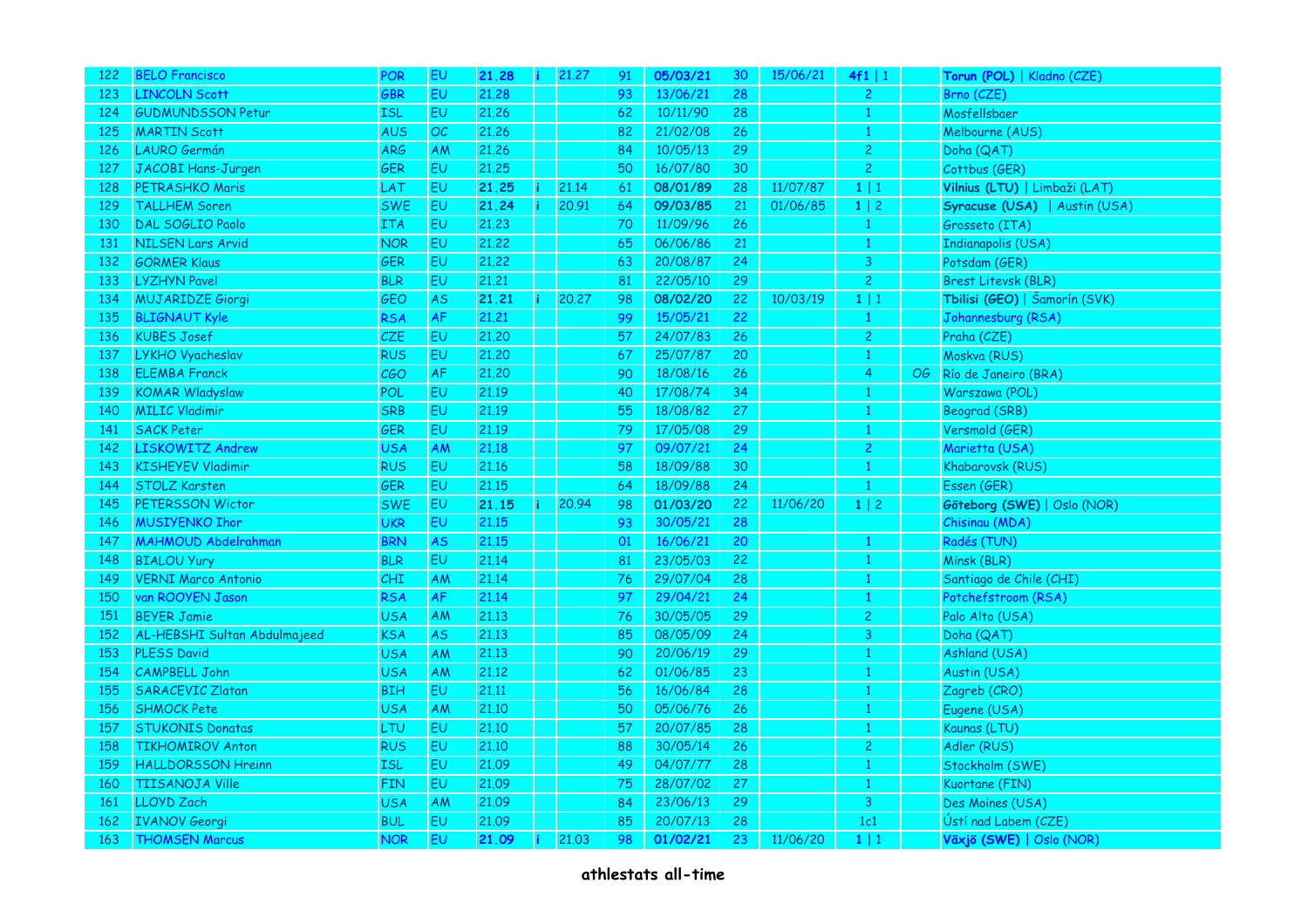| 164 | <b>ANDERSON Colin</b>     | <b>USA</b> | AM        | 21.08 |       | 51 | 15/06/80 | 29 |          | $\overline{c}$ | Walnut (USA)                          |
|-----|---------------------------|------------|-----------|-------|-------|----|----------|----|----------|----------------|---------------------------------------|
| 165 | <b>CROUSER Dean</b>       | <b>USA</b> | <b>AM</b> | 21,07 |       | 60 | 19/06/82 | 22 |          | $\overline{c}$ | Knoxville (USA)                       |
| 166 | <b>VIVAS Borja</b>        | <b>ESP</b> | EU        | 21.07 |       | 84 | 27/07/14 | 30 |          | 1              | Alcobendas (ESP)                      |
| 167 | <b>WILKINS Mac</b>        | <b>USA</b> | <b>AM</b> | 21.06 | 20.64 | 50 | 25/02/77 | 27 | 05/06/76 | $1 \mid 3$     | San Diego (USA)   Eugene (USA)        |
| 168 | <b>GAG Andrei Marius</b>  | ROU        | EU        | 21.06 |       | 91 | 17/07/16 | 25 |          | -1             | Cluj-Napoca (ROU)                     |
| 169 | OGUNDEJI Dotun            | <b>NGR</b> | AF        | 21.05 |       | 96 | 13/04/19 | 23 |          | $\overline{c}$ | Los Angeles (USA)                     |
| 170 | <b>SKARVÉLIS Nikólaos</b> | <b>GRE</b> | EU        | 21.05 |       | 93 | 28/06/20 | 27 |          | $\overline{c}$ | Scottsdale (USA)                      |
| 171 | <b>BRABEC Jaroslav</b>    | CZE        | EU        | 21.04 |       | 49 | 01/09/73 | 24 |          | 1              | Banská Bystrica (SVK)                 |
| 172 | <b>BLOCK Peter</b>        | <b>GER</b> | <b>EU</b> | 21,04 |       | 55 | 16/05/82 | 27 |          | 1              | Halle (GER)                           |
| 173 | <b>BORODKIN Nikolay</b>   | <b>UKR</b> | EU        | 21.04 |       | 55 | 07/07/85 | 30 |          | $\mathbf{1}$   | Krivoy Rog (UKR)                      |
| 174 | <b>GUSET Gheorghe</b>     | <b>ROU</b> | EU        | 21.04 | 20,84 | 68 | 18/02/06 | 38 | 07/08/99 | $1 \mid 1$     | București (ROU)   Poiana Brașov (ROU) |
| 175 | <b>BODENMULLER Klaus</b>  | AUT        | EU        | 21.03 | 20.79 | 62 | 03/03/90 | 28 | 13/06/87 | $1 \mid 1$     | Glasgow (GBR)   Linz (AUT)            |
| 176 | <b>SOLOMKO Sergey</b>     | <b>UKR</b> | EU        | 21.02 |       | 58 | 10/08/84 | 26 |          | $\overline{1}$ | Kyiv (UKR)                            |
| 177 | <b>STUART Jesse</b>       | <b>USA</b> | AM        | 21.02 | 20.84 | 51 | 09/02/85 | 34 | 18/06/83 | 1 5            | Louisville (USA)   Indianapolis (USA) |
| 178 | <b>BACKES Ron</b>         | <b>USA</b> | AM        | 21.02 |       | 63 | 28/05/88 | 25 |          | $\mathbf{1}$   | San José (USA)                        |
| 179 | <b>FORTES Marco</b>       | <b>POR</b> | EU        | 21,02 |       | 82 | 18/03/12 | 30 |          | 1c2            | Bar (MNE)                             |
| 180 | <b>STEINHAUER Neal</b>    | <b>USA</b> | AM        | 21.01 |       | 44 | 25/03/67 | 23 |          | $\overline{1}$ | Sacramento (USA)                      |
| 181 | <b>TODOROV Georgi</b>     | <b>BUL</b> | EU        | 21.01 |       | 60 | 02/09/88 | 28 |          | 1              | Sofia (BUL)                           |
| 182 | <b>JUŠKOV Ivan</b>        | <b>RUS</b> | EU        | 21.01 |       | 81 | 28/05/08 | 27 |          | 1              | Sochi (RUS)                           |
| 183 | LOBÕNJA Aleksandr         | <b>RUS</b> | EU        | 21.00 |       | 84 | 25/05/11 | 27 |          |                | Adler (RUS)                           |
| 184 | SZYSZKOWSKI Jakub         | POL        | EU        | 20.99 |       | 91 | 25/05/19 | 28 |          |                | Łódź (POL)                            |
| 185 | <b>GASSOWSKI Janusz</b>   | POL        | EU        | 20.98 |       | 58 | 20/07/85 | 27 |          |                | Sopot (POL)                           |
| 186 | <b>ANDERSEN Georg</b>     | <b>NOR</b> | EU        | 20.98 | 20,86 | 63 | 04/03/89 | 26 | 07/08/90 | $3 \mid 3$     | Budapest (HUN)   Malmö (SWE)          |
| 187 | <b>BLACK Dennis</b>       | <b>USA</b> | AM        | 20.98 |       | 73 | 05/05/00 | 27 |          | $\mathbf{1}$   | Bozeman (USA)                         |
| 188 | <b>STAŠEK Martin</b>      | <b>CZE</b> | EU        | 20.98 |       | 89 | 04/05/13 | 24 |          | -1             | Chodov (CZE)                          |
| 189 | <b>SALB Karl</b>          | <b>USA</b> | AM        | 20.97 | 20.73 | 49 | 07/04/73 | 24 | 27/04/74 | 2   3          | Oklahoma City (USA)   El Paso (USA)   |
| 190 | <b>ANLEZARK Justin</b>    | AUS        | OC        | 20.96 |       | 77 | 05/04/03 | 26 |          | 1              | <b>Brisbane (AUS)</b>                 |
| 191 | <b>STEHLÍK Petr</b>       | <b>CZE</b> | <b>EU</b> | 20.96 |       | 77 | 23/05/04 | 27 |          | 1              | Turnov (CZE)                          |
| 192 | <b>YAROSH Anatoliy</b>    | <b>UKR</b> | EU        | 20.95 |       | 52 | 06/07/80 | 28 |          | $\overline{1}$ | Moskva (RUS)                          |
| 193 | de BRUIN Erik             | <b>NED</b> | EU        | 20.95 |       | 63 | 14/05/86 | 23 |          |                | Leiden (NED)                          |
| 194 | NEMCHANINOV Andrey        | <b>UKR</b> | EU        | 20.95 | 20,60 | 66 | 31/01/88 | 22 | 22/06/92 | $1 \mid 1$     | Kyiv (UKR)   Moskva (RUS)             |
| 195 | <b>IVANOV Ivan II</b>     | <b>KAZ</b> | <b>AS</b> | 20.95 |       | 92 | 26/07/19 | 27 |          | 1              | Almaty (KAZ)                          |
| 196 | <b>SULA Karel</b>         | <b>SVK</b> | EU        | 20.94 | 20.71 | 59 | 21/01/89 | 30 | 02/06/88 | $1 \mid 1$     | Bratislava (SVK)   Praha (CZE)        |
| 197 | <b>PALCHIKOV Yevgeniy</b> | <b>RUS</b> | EU        | 20.94 |       | 68 | 29/05/94 | 26 |          | $\mathbf{1}$   | Irkutsk (RUS)                         |
| 198 | <b>ELKASEVIC Edis</b>     | <b>CRO</b> | EU        | 20.94 |       | 83 | 23/06/05 | 22 |          | $\mathbf{1}$   | Velenje (SLO)                         |
| 199 | <b>BATTLE Sheldon</b>     | <b>USA</b> | <b>AM</b> | 20.94 |       | 83 | 26/06/05 | 22 |          | 4              | Carson (USA)                          |
| 200 | <b>JOHNSON Garrett</b>    | <b>USA</b> | <b>AM</b> | 20.94 |       | 84 | 28/03/08 | 24 |          | $\overline{c}$ | Tallahassee (USA)                     |
| 201 | <b>MARCELL Jan</b>        | CZE        | EU        | 20.93 |       | 85 | 16/07/14 | 29 |          |                | Ústí nad Labem (CZE)                  |
| 202 | <b>MILLER Ashinia</b>     | <b>JAM</b> | AM        | 20.93 |       | 93 | 11/05/18 | 25 |          |                | Hamilton (NZL)                        |
| 203 | <b>SCHMIDT Mathias</b>    | <b>GER</b> | EU        | 20.92 |       | 56 | 26/06/81 | 25 |          | -1             | Tbilisi (GEO)                         |
| 204 | <b>KLEIZA Saulius</b>     | LTU        | EU        | 20.91 |       | 64 | 13/05/87 | 23 |          | $\overline{c}$ | Leselidze (GEO)                       |
| 205 | CHUMACHENKO Pavel         | <b>RUS</b> | EU        | 20.91 | 20.54 | 71 | 16/02/01 | 30 | 23/06/01 | $1 \mid 2$     | Moskva (RUS)   Bremen (GER)           |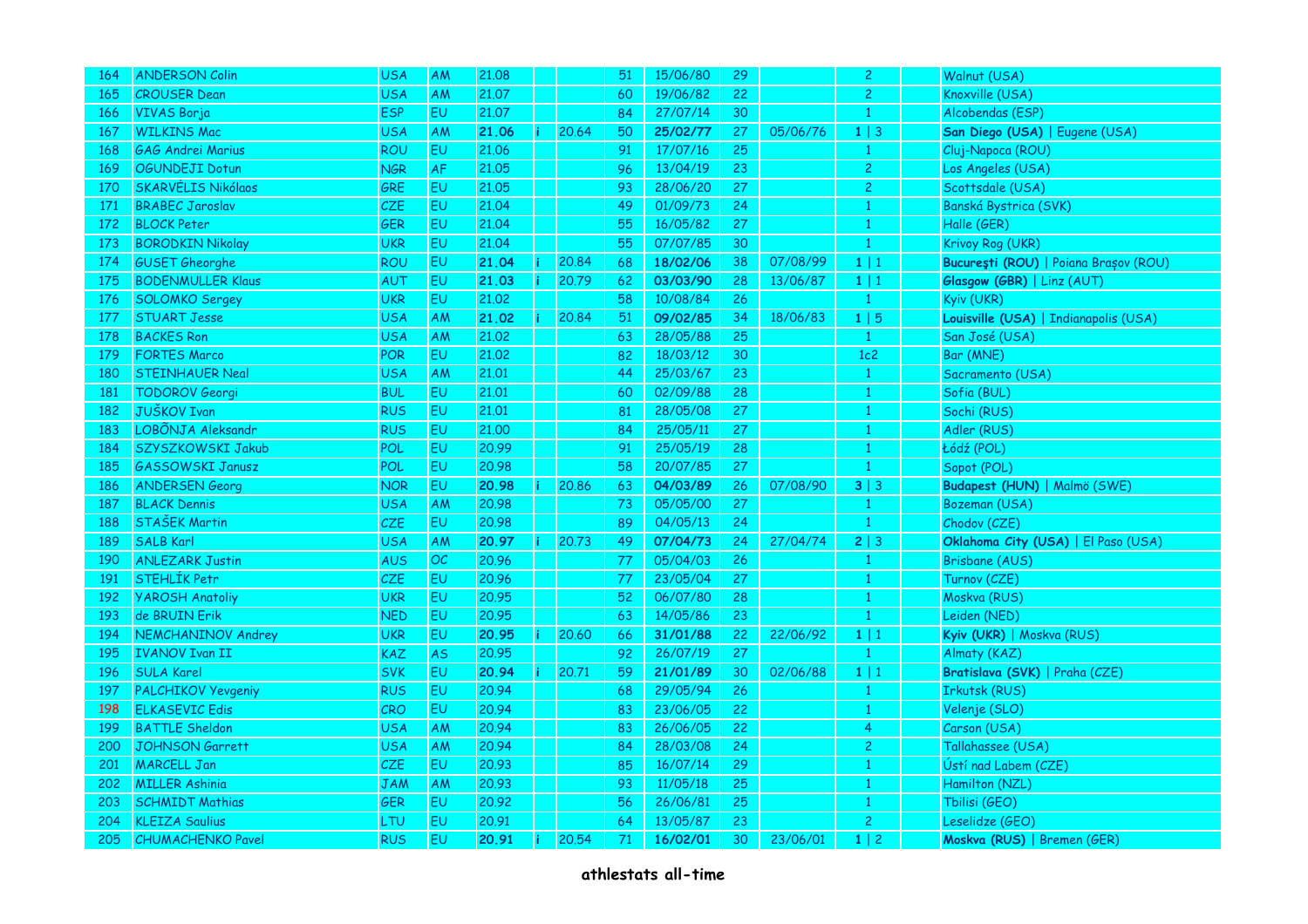| 206 | <b>FREEMAN Joshua</b>        | <b>USA</b> | AM        | 20.91 |       | 94 | 21/04/17 | 23 |          | $\overline{2}$ |    | Lawrence (USA)                       |
|-----|------------------------------|------------|-----------|-------|-------|----|----------|----|----------|----------------|----|--------------------------------------|
| 207 | <b>SMITH Mike</b>            | <b>USA</b> | AM        | 20,90 |       | 58 | 12/05/84 | 26 |          | $\overline{4}$ |    | Modesto (USA)                        |
| 208 | <b>MONTELATICI Marco</b>     | <b>ITA</b> | EU        | 20.90 |       | 53 | 26/05/85 | 32 |          | $\overline{c}$ |    | Milano (ITA)                         |
| 209 | <b>WEIL Gert</b>             | CHI        | AM        | 20.90 |       | 60 | 17/08/86 | 26 |          |                |    | Wirges (GER)                         |
| 210 | <b>KULISH Mikhail</b>        | <b>UKR</b> | EU        | 20.89 |       | 64 | 17/06/88 | 24 |          | $\mathbf{1}$   |    | Kharkov (UKR)                        |
| 211 | <b>REINIKAINEN Tepa</b>      | <b>FIN</b> | EU        | 20,88 |       | 76 | 22/07/01 | 25 |          | $\overline{c}$ |    | Lapinlahti (FIN)                     |
| 212 | <b>EDWARDS Mark</b>          | GBR        | EU        | 20,88 |       | 74 | 08/06/08 | 34 |          |                |    | Mesa (USA)                           |
| 213 | <b>LYADUSOV Konstantin</b>   | <b>RUS</b> | EU        | 20.88 | 20.62 | 88 | 24/02/16 | 28 | 21/06/16 | $1 \mid 3$     |    | Moskva (RUS)   Cheboksary (RUS)      |
| 214 | <b>COMENENTIA Denzel</b>     | <b>NED</b> | <b>EU</b> | 20,88 |       | 95 | 12/05/18 | 23 |          | -1             |    | Knoxville (USA)                      |
| 215 | <b>HABORÁK Milan</b>         | <b>SVK</b> | EU        | 20.87 |       | 73 | 23/05/04 | 31 |          | $\overline{c}$ |    | Turnov (CZE)                         |
| 216 | <b>SNYDER Bradley</b>        | CAN        | AM        | 20.87 |       | 76 | 18/06/04 | 28 |          | 4              |    | Atlanta (USA)                        |
| 217 | <b>JOHNSON T'Mond</b>        | <b>USA</b> | AM        | 20.87 |       | 97 | 08/05/21 | 24 |          |                |    | Kutztown (USA)                       |
| 218 | <b>MUÑOZ Uziel</b>           | <b>MEX</b> | AM        | 20.86 |       | 95 | 31/05/19 | 24 |          | -1             |    | Chihuahua (MEX)                      |
| 219 | <b>DOLEGIEWICZ Bishop</b>    | CAN        | AM        | 20.85 |       | 53 | 17/06/78 | 25 |          | $\mathbf{1}$   |    | Scarborough (CAN)                    |
| 220 | <b>PROCTOR Mark</b>          | <b>GBR</b> | EU        | 20.85 | 20.40 | 63 | 25/01/98 | 35 | 07/07/99 | $1 \mid 1$     |    | King's Lynn (GBR)   Portsmouth (GBR) |
| 221 | <b>YRJÖLÄ Matti</b>          | <b>FIN</b> | EU        | 20,84 |       | 38 | 06/07/76 | 38 |          | -1             |    | Kokemäki (FIN)                       |
| 222 | <b>STOVER Jeff</b>           | <b>USA</b> | AM        | 20.84 |       | 58 | 26/04/80 | 22 |          | -1             |    | Eugene (USA)                         |
| 223 | <b>KLIMENKO Aleksandr II</b> | <b>UKR</b> | EU        | 20.84 |       | 70 | 29/05/92 | 22 |          | -1             |    | Kyiv (UKR)                           |
| 224 | <b>KHRISTOV Ventsislav</b>   | <b>BUL</b> | EU        | 20.83 |       | 62 | 03/08/85 | 23 |          | -1             |    | Stara Zagora (BUL)                   |
| 225 | <b>ROBINSON Brian</b>        | <b>USA</b> | AM        | 20.83 |       | 83 | 23/06/06 | 23 |          | 4              |    | Indianapolis (USA)                   |
| 226 | MEŠIĆ Kemal                  | <b>BIH</b> | EU        | 20.83 |       | 85 | 15/06/19 | 34 |          |                |    | Sarajevo (BIH)                       |
| 227 | <b>SOFIN Pavel</b>           | <b>RUS</b> | EU        | 20.82 |       | 81 | 12/09/09 | 28 |          | 3              |    | Thessaloníki (GRE)                   |
| 228 | ALIĆ Hamza                   | <b>BIH</b> | EU        | 20,82 |       | 79 | 07/06/17 | 38 |          | $\overline{2}$ |    | Zenica (BIH)                         |
| 229 | <b>SKORIKOV Grigoriy</b>     | <b>UZB</b> | <b>AS</b> | 20.81 |       | 54 | 24/05/83 | 29 |          | $\mathbf{1}$   |    | Tashkent (UZB)                       |
| 230 | <b>BÍBER Zsolt</b>           | <b>HUN</b> | EU        | 20.81 | 20.55 | 76 | 15/02/04 | 28 | 09/07/04 | $1 \mid 1$     |    | Budapest (HUN)   Debrecen (HUN)      |
| 231 | <b>YARYSHKIN Vladimir</b>    | <b>RUS</b> | EU        | 20.80 |       | 63 | 05/10/86 | 23 |          | -1             |    | Baku (AZE)                           |
| 232 | <b>BRYANT Noah</b>           | <b>USA</b> | <b>AM</b> | 20,80 |       | 84 | 26/06/11 | 27 |          | 6              |    | Eugene (USA)                         |
| 233 | <b>EMILIANOV Ivan</b>        | <b>MDA</b> | EU        | 20,80 |       | 77 | 14/05/16 | 39 |          | $\mathbf{1}$   |    | Onești (ROU)                         |
| 234 | <b>APPIER Garrett</b>        | <b>USA</b> | AM        | 20.79 |       | 92 | 29/04/16 | 24 |          | 1c2            |    | Joplin (USA)                         |
| 235 | <b>VOIKIN Valeriy</b>        | <b>RUS</b> | <b>EU</b> | 20.78 |       | 45 | 02/08/79 | 34 |          |                |    | Kharkov (UKR)                        |
| 236 | <b>WILLIKY Gary</b>          | <b>USA</b> | AM        | 20.78 |       | 59 | 08/05/82 | 23 |          | 1              |    | Tempe (USA)                          |
| 237 | <b>FANTINI Corrado</b>       | <b>ITA</b> | EU        | 20,78 |       | 67 | 01/09/96 | 29 |          | $\overline{c}$ |    | Rieti (ITA)                          |
| 238 | <b>PAUMIER Alexis</b>        | CUB        | AM        | 20.78 |       | 75 | 29/07/00 | 25 |          |                |    | La Habana (CUB)                      |
| 239 | <b>KARLSSON Conny</b>        | <b>FIN</b> | EU        | 20.78 |       | 75 | 04/08/01 | 26 |          | $\overline{7}$ | WC | Edmonton (CAN)                       |
| 240 | <b>KÜRTHY Lajos</b>          | <b>HUN</b> | EU        | 20.78 |       | 86 | 03/10/08 | 22 |          | -1             |    | Mohács (HUN)                         |
| 241 | LYUBOSLAVSKIY Anton          | <b>RUS</b> | EU        | 20.78 |       | 84 | 08/05/12 | 28 |          | $\overline{c}$ |    | <b>Irkutsk (RUS)</b>                 |
| 242 | <b>SUMMERS Steve</b>         | <b>USA</b> | AM        | 20.77 |       | 57 | 19/04/80 | 23 |          |                |    | Walnut (USA)                         |
| 243 | <b>IVANCIC Ivan</b>          | SRB        | EU        | 20.77 |       | 37 | 31/08/83 | 46 |          | $\overline{c}$ |    | Koblenz (GER)                        |
| 244 | <b>SCHMIDT Wolfgang</b>      | <b>GER</b> | EU        | 20.76 |       | 54 | 31/05/78 | 24 |          |                |    | Berlin (GER)                         |
| 245 | SAGEDAL Jan                  | <b>NOR</b> | EU        | 20.76 |       | 60 | 04/06/86 | 26 |          |                |    | Bodø (NOR)                           |
| 246 | <b>STEPANSKIY Viktor</b>     | <b>UKR</b> | EU        | 20.76 |       | 59 | 19/07/86 | 27 |          |                |    | Ternopol (UKR)                       |
| 247 | <b>SHATTA Ahmed Kamel</b>    | EGY        | <b>AF</b> | 20.76 |       | 61 | 24/03/88 | 27 |          |                |    | Al-Qâhirah (EGY)                     |
|     |                              |            |           |       |       |    |          |    |          |                |    |                                      |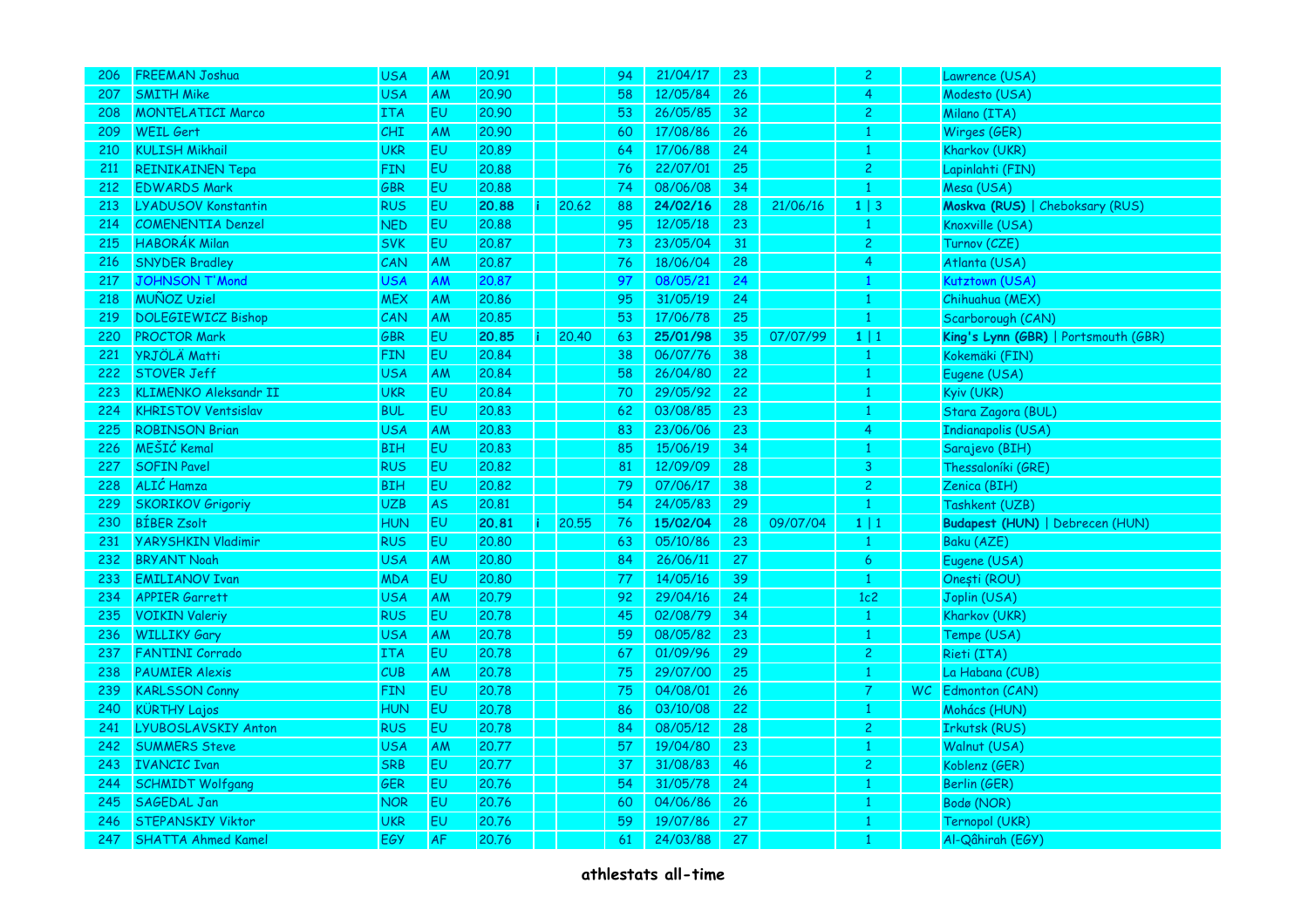| 248 | <b>VODOVNIK Miroslav</b>     | <b>SLO</b> | EU        | 20.76 |       | 77 | 17/06/06 | 29 |          | -1             | Thessaloníki (GRE)                      |
|-----|------------------------------|------------|-----------|-------|-------|----|----------|----|----------|----------------|-----------------------------------------|
| 249 | <b>TSIRIKHOV Soslan</b>      | <b>RUS</b> | EU        | 20.76 |       | 84 | 22/07/11 | 27 |          | $\overline{c}$ | Cheboksary (RUS)                        |
| 250 | VÉLIZ Carlos #               | CUB        | AM        | 20.76 |       | 87 | 25/10/11 | 24 |          | $\overline{c}$ | Guadalajara (MEX)                       |
| 251 | <b>GALETA Kristo</b>         | <b>EST</b> | EU        | 20.76 |       | 83 | 21/07/19 | 36 |          | 1              | Pärnu (EST)                             |
| 252 | <b>KATNIK Matthew</b>        | <b>USA</b> | AM        | 20.76 |       | 96 | 02/05/21 | 25 |          | $\mathbf{1}$   | Los Angeles (USA)                       |
| 253 | <b>RONKAINEN Janne</b>       | <b>FIN</b> | EU.       | 20.75 |       | 63 | 24/05/90 | 27 |          | 1              | Kotka (FIN)                             |
| 254 | <b>DAGEE Frédéric</b>        | <b>FRA</b> | <b>EU</b> | 20.75 |       | 92 | 26/06/21 | 29 |          | -1             | Angers (FRA)                            |
| 255 | <b>GELHAUSEN Udo</b>         | GER        | EU        | 20.74 |       | 56 | 22/08/87 | 31 |          | $\mathbf{1}$   | Bonn (GER)                              |
| 256 | <b>KOUTSOUKIS Dimitrios</b>  | GRE        | <b>EU</b> | 20.74 |       | 62 | 16/07/89 | 27 |          | 1              | Dráma (GRE)                             |
| 257 | <b>SHAHIN Mehrdelan</b>      | <b>IRI</b> | <b>AS</b> | 20.74 | 20.66 | 95 | 09/01/20 | 25 | 28/06/21 | $1 \mid 1$     | Tehran (IRI)   Shahrekod (IRI)          |
| 258 | <b>SUELFLOHN Rob</b>         | <b>USA</b> | AM        | 20.73 |       | 59 | 06/06/85 | 26 |          | 1              | San José (USA)                          |
| 259 | <b>NORDIN Jimmy</b>          | <b>SWE</b> | EU        | 20.73 |       | 79 | 27/06/02 | 23 |          | 1              | Ludvika (SWE)                           |
| 260 | <b>KHRISTOV STOEV Valcho</b> | <b>BUL</b> | EU        | 20.72 |       | 52 | 05/07/80 | 28 |          | 1              | Sofia (BUL)                             |
| 261 | <b>BOCK Detlef</b>           | <b>GER</b> | EU        | 20.72 |       | 74 | 29/05/05 | 31 |          | $\overline{c}$ | Neuwied-Engers (GER)                    |
| 262 | <b>NIARE Yves</b>            | <b>FRA</b> | EU        | 20.72 |       | 77 | 18/05/08 | 31 |          | $\overline{1}$ | Versailles (FRA)                        |
| 263 | <b>ASSAD Youssef Nagui</b>   | EGY        | <b>AF</b> | 20,71 |       | 45 | 21/06/72 | 27 |          | 1              | Praha (CZE)                             |
| 264 | <b>PUSINAITIS Algis</b>      | LTU        | EU        | 20.71 |       | 57 | 19/05/84 | 27 |          | $\overline{4}$ | Sochi (RUS)                             |
| 265 | ŽALSKÝ Antonín               | CZE        | EU        | 20.71 |       | 80 | 23/05/04 | 24 |          | 3              | Turnov (CZE)                            |
| 266 | <b>FINLEY Mason</b>          | <b>USA</b> | AM        | 20.71 | 20.68 | 90 | 14/01/11 | 21 | 12/06/10 | 1   2c2        | Lawrence (USA)   Eugene (USA)           |
| 267 | LOFQUIST Scott               | <b>USA</b> | AM        | 20.70 | 19.92 | 60 | 22/02/85 | 25 | 21/04/84 | $1 \mid 1$     | Princeton (USA)   Lawrence (USA)        |
| 268 | <b>AALTONEN Timo</b>         | <b>FIN</b> | EU        | 20.70 |       | 69 | 01/07/00 | 31 |          | $\mathbf{1}$   | Eurajoki (FIN)                          |
| 269 | <b>SINGH Om Prakash</b>      | <b>IND</b> | <b>AS</b> | 20.69 |       | 87 | 12/05/12 | 25 |          | 1              | Szombathely (HUN)                       |
| 270 | <b>McARTHUR Daniel</b>       | <b>USA</b> | AM        | 20.69 | 19.73 | 98 | 27/02/21 | 23 | 14/05/21 | $1 \mid 2$     | Clemson (USA)   Raleigh (USA)           |
| 271 | <b>LONG Dallas</b>           | <b>USA</b> | AM        | 20.68 |       | 40 | 25/07/64 | 24 |          | $\mathbf{1}$   | Los Angeles (USA)                       |
| 272 | AVRUNIN Igor *               | LTU        | EU        | 20,68 |       | 57 | 25/08/83 | 26 |          | 1              | Kyiv (UKR)                              |
| 273 | <b>RUBTSOV Sergey</b>        | <b>RUS</b> | EU        | 20.68 |       | 65 | 07/08/88 | 23 |          | $\overline{c}$ | Moskva (RUS)                            |
| 274 | <b>MENC Miroslav</b>         | CZE        | EU        | 20.68 | 20.64 | 71 | 18/02/01 | 30 | 03/09/00 | $1 \mid 1$     | Praha (CZE)   Ostrava (CZE)             |
| 275 | <b>CHAKOUIAN Jeffrey</b>     | <b>USA</b> | AM        | 20.68 |       | 82 | 23/06/06 | 24 |          | 5              | Indianapolis (USA)                      |
| 276 | <b>VENA Nicholas</b>         | <b>USA</b> | AM        | 20.68 | 20.60 | 93 | 27/01/18 | 25 | 19/07/19 | 1 1            | West Long Branch (USA)   Kutztown (USA) |
| 277 | MULABEGOVIĆ Nedžad           | CRO        | <b>EU</b> | 20.67 |       | 81 | 12/07/14 | 33 |          | 1              | Varaždin (CRO)                          |
| 278 | <b>FRANK Garry</b>           | <b>USA</b> | AM        | 20.66 |       | 64 | 23/05/87 | 23 |          | $\overline{c}$ | Knoxville (USA)                         |
| 279 | <b>MOSCA Vince</b>           | <b>USA</b> | AM        | 20.66 |       | 80 | 03/06/06 | 26 |          | 4              | New York (USA)                          |
| 280 | <b>VALAKHANOVICH Nikolay</b> | <b>BLR</b> | EU        | 20.65 |       | 57 | 21/08/83 | 26 |          | -1             | Dnepropetrovsk (UKR)                    |
| 281 | VIJ Sourabh                  | <b>IND</b> | <b>AS</b> | 20.65 |       | 87 | 22/07/10 | 23 |          | 1              | New Delhi (IND)                         |
| 282 | SINGH Inderjeet              | <b>IND</b> | <b>AS</b> | 20.65 |       | 88 | 02/05/15 | 27 |          | 1              | Mangalore (IND)                         |
| 283 | YEMELYANOV Vyacheslav        | <b>RUS</b> | EU        | 20.64 |       | 57 | 10/08/85 | 28 |          | $\overline{c}$ | Donetsk (UKR)                           |
| 284 | <b>LAMBRECHTS Burger</b>     | <b>RSA</b> | AF        | 20.63 |       | 73 | 10/07/04 | 31 |          | -1             | Pretoria (RSA)                          |
| 285 | <b>SEMENOV Andriy</b>        | <b>UKR</b> | EU        | 20.63 |       | 84 | 03/08/11 | 27 |          | 1              | Donetsk (UKR)                           |
| 286 | <b>STEVENSON Dale</b>        | <b>AUS</b> | OC        | 20.63 |       | 88 | 12/05/12 | 24 |          | -1             | Clemson (USA)                           |
| 287 | <b>ENGELBRECHT Jaco</b>      | <b>RSA</b> | AF        | 20.63 |       | 87 | 22/04/17 | 30 |          | $\overline{c}$ | Potchefstroom (RSA)                     |
| 288 | <b>GUDRO Andrzei</b>         | POL        | EU        | 20.63 |       | 94 | 26/05/18 | 24 |          | -1             | Biała Podlaska (POL)                    |
| 289 | NOSYENKO Aleksandr           | <b>UKR</b> | <b>EU</b> | 20,62 |       | 52 | 24/06/76 | 24 |          | 4              | Kyiv (UKR)                              |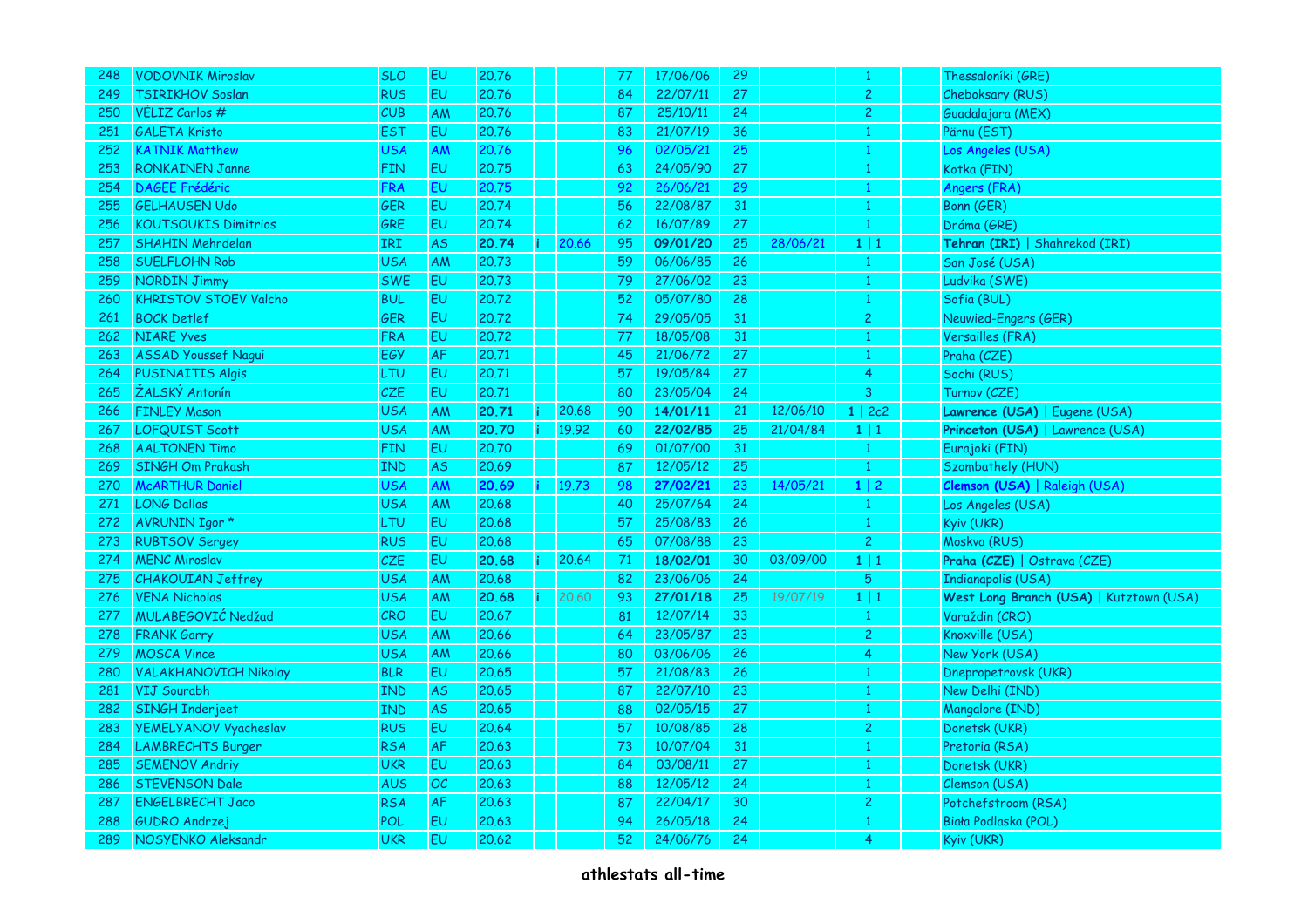| 290 | <b>GUSEYEV Mikhail</b>       | <b>RUS</b> | <b>EU</b> | 20.61 |       | 57 | 10/07/81 | 24 |          | 3              | Leningrad (RUS)                           |
|-----|------------------------------|------------|-----------|-------|-------|----|----------|----|----------|----------------|-------------------------------------------|
| 291 | <b>JAKOBSSON Oskar</b>       | <b>ISL</b> | EU        | 20.61 |       | 55 | 05/06/82 | 27 |          | 4              | Provo (USA)                               |
| 292 | <b>PAULETTO Bruno</b>        | CAN        | AM        | 20.61 |       | 54 | 27/05/83 | 29 |          |                | Knoxville (USA)                           |
| 293 | <b>HOFFMANN Dieter</b>       | GER        | EU        | 20.60 |       | 42 | 02/07/69 | 27 |          |                | Koblenz (GER)                             |
| 294 | NAVARA Richard               | <b>CZE</b> | EU        | 20.60 |       | 64 | 31/05/87 | 23 |          | $\overline{c}$ | Nitra (SVK)                               |
| 295 | PIENAAR Jan                  | <b>RSA</b> | AF        | 20.60 |       | 66 | 30/01/90 | 24 |          |                | Pretoria (RSA)                            |
| 296 | SINGH Shakti I               | <b>IND</b> | <b>AS</b> | 20,60 |       | 62 | 05/07/00 | 38 |          |                | Bangalore (IND)                           |
| 297 | <b>ĐUROVIC Tomaš</b>         | <b>MNE</b> | EU        | 20.60 |       | 94 | 29/05/21 | 27 |          |                | Bar (MNE)                                 |
| 298 | <b>POPE Mitchell</b>         | <b>USA</b> | <b>AM</b> | 20.59 |       | 84 | 12/04/08 | 24 |          | 1              | Chapel Hill (USA)                         |
| 299 | <b>PREMERU Marin</b>         | <b>CRO</b> | EU        | 20.59 |       | 90 | 28/04/13 | 23 |          | 1              | Draževina (MNE)                           |
| 300 | <b>MUIR Brian</b>            | <b>USA</b> | AM        | 20.58 |       | 60 | 18/03/84 | 24 |          |                | Westwood (USA)                            |
| 301 | <b>PELZER Torsten</b>        | <b>GER</b> | EU        | 20.58 |       | 63 | 11/06/86 | 23 |          | 1              | Potsdam (GER)                             |
| 302 | <b>SCHMIDT Marco</b>         | <b>GER</b> | EU        | 20.58 | 20.51 | 83 | 22/01/10 | 27 | 28/05/11 | 3 2            | Nordhausen (GER)   Neubrandenburg (GER)   |
| 303 | <b>CHANG Ming-Huang</b>      | TPE        | <b>AS</b> | 20.58 |       | 82 | 19/08/11 | 29 |          | 3              | Athens, GA (USA)                          |
| 304 | <b>KOKOYEV Valeriy</b>       | <b>RUS</b> | EU        | 20.58 | 20.46 | 88 | 23/01/14 | 26 | 26/05/13 | $1 \mid 3$     | Moskva (RUS)   Sochi (RUS)                |
| 305 | <b>HARLIN Tony</b>           | <b>USA</b> | AM        | 20,57 |       | 57 | 21/04/84 | 27 |          | $\overline{2}$ | Piscataway (USA)                          |
| 306 | <b>TOBALINA Carlos</b>       | <b>ESP</b> | EU        | 20.57 |       | 85 | 12/03/17 | 32 |          | 2c1            | Las Palmas (ESP)                          |
| 307 | <b>KARPUK Dzmitry</b>        | <b>BLR</b> | EU        | 20.57 |       | 99 | 29/04/21 | 22 |          | -1             | Brest (BLR)                               |
| 308 | McDERMOTT Art                | <b>USA</b> | AM        | 20.56 |       | 61 | 07/07/90 | 29 |          | 1              | <b>Berkeley (USA)</b>                     |
| 309 | <b>ILLIKAINEN Jani</b>       | <b>FIN</b> | <b>EU</b> | 20.56 |       | 76 | 04/08/01 | 25 |          |                | Tornio (FIN)                              |
| 310 | <b>KISS Szilárd</b>          | <b>HUN</b> | <b>EU</b> | 20.56 |       | 75 | 26/07/02 | 27 |          | -1             | Debrecen (HUN)                            |
| 311 | <b>PARKHOMENKO Yuriy</b>     | <b>UKR</b> | EU        | 20.56 |       | 73 | 29/07/03 | 30 |          |                | Kyiv (UKR)                                |
| 312 | <b>DAHM Tobias</b>           | <b>GER</b> | EU        | 20.56 | 20.42 | 87 | 14/02/16 | 29 | 09/07/16 | 1   5q         | Sassnitz (GER)   Amsterdam (NED)          |
| 313 | <b>HJELTNES Knut</b>         | <b>NOR</b> | EU        | 20.55 |       | 51 | 05/07/80 | 29 |          | 1              | Bodø (NOR)                                |
| 314 | <b>KRAYCHIR Hank</b>         | <b>USA</b> | AM        | 20,55 |       | 60 | 23/03/85 | 25 |          | -1             | Pomona (USA)                              |
| 315 | <b>KOT Sergey</b>            | <b>UZB</b> | <b>AS</b> | 20.55 |       | 60 | 27/07/86 | 26 |          | 1              | Kyiv (UKR)                                |
| 316 | <b>PARLIN Mark</b>           | <b>USA</b> | AM        | 20.55 | 20.51 | 73 | 01/03/97 | 24 | 10/05/97 | 2   2          | Atlanta (USA)   Modesto (USA)             |
| 317 | <b>MILLER Brian</b>          | <b>USA</b> | AM        | 20.55 |       | 72 | 28/04/01 | 29 |          | $\overline{c}$ | Des Moines (USA)                          |
| 318 | <b>DITTMAR Andy</b>          | GER        | EU        | 20.55 |       | 74 | 16/06/06 | 32 |          | $\overline{c}$ | Schönebeck (GER)                          |
| 319 | <b>LAZAREVIC Jovan</b>       | <b>SRB</b> | EU        | 20.54 |       | 52 | 26/07/90 | 38 |          |                | Minsk (BLR)                               |
| 320 | <b>ZERBINI Luciano</b>       | <b>ITA</b> | EU        | 20.54 |       | 60 | 23/07/92 | 32 |          | $\overline{c}$ | Parma (ITA)                               |
| 321 | AL-SUWAIDI Khalid Habash     | QAT        | <b>AS</b> | 20,54 |       | 84 | 25/06/05 | 21 |          | 1              | Minsk (BLR)                               |
| 322 | <b>TALLEY Alex</b>           | <b>USA</b> | AM        | 20.54 | 20.19 |    | 30/01/21 |    | 01/05/21 | 1 1            | <b>Grand Forks (USA)   Lawrence (USA)</b> |
| 323 | <b>LAMBRECHTS Burger Jr.</b> | <b>RSA</b> | <b>AF</b> | 20.54 | 19.99 | 98 | 27/02/21 | 23 | 16/05/21 | $1 \mid 2$     | Geneva (USA)   Champaign (USA)            |
| 324 | <b>MAGGARD Dave</b>          | <b>USA</b> | AM        | 20,53 |       | 40 | 10/09/68 | 28 |          | $\overline{c}$ | South Lake Tahoe (USA)                    |
| 325 | <b>SILD Heino</b>            | <b>EST</b> | EU        | 20.53 |       | 44 | 11/06/79 | 35 |          | 1              | <b>Budapest (HUN)</b>                     |
| 326 | <b>VLK Jaromir</b>           | CZE        | <b>EU</b> | 20.53 |       | 49 | 24/05/80 | 31 |          | 1              | Praha (CZE)                               |
| 327 | <b>BOREYKO Aleksandr</b>     | <b>BLR</b> | EU        | 20.53 |       | 56 | 03/09/85 | 29 |          | $\mathbf{1}$   | Minsk (BLR)                               |
| 328 | <b>SINNITSA Sergey</b>       | <b>BLR</b> | EU        | 20.53 | 20.05 | 66 | 27/02/88 | 22 | 31/08/86 | $1 \mid 2$     | Minsk (BLR)   Minsk (BLR)                 |
| 329 | <b>DAVIS John</b>            | <b>USA</b> | AM        | 20.53 |       | 77 | 09/06/01 | 24 |          | 3              | Palo Alto (USA)                           |
| 330 | <b>HÄGGBLOM Robert</b>       | <b>FIN</b> | EU        | 20.53 |       | 82 | 11/07/07 | 25 |          | -1             | Lapua (FIN)                               |
| 331 | <b>DAVIS Paul</b>            | <b>USA</b> | AM        | 20,53 |       | 90 | 20/04/13 | 23 |          | 1              | Abilene (USA)                             |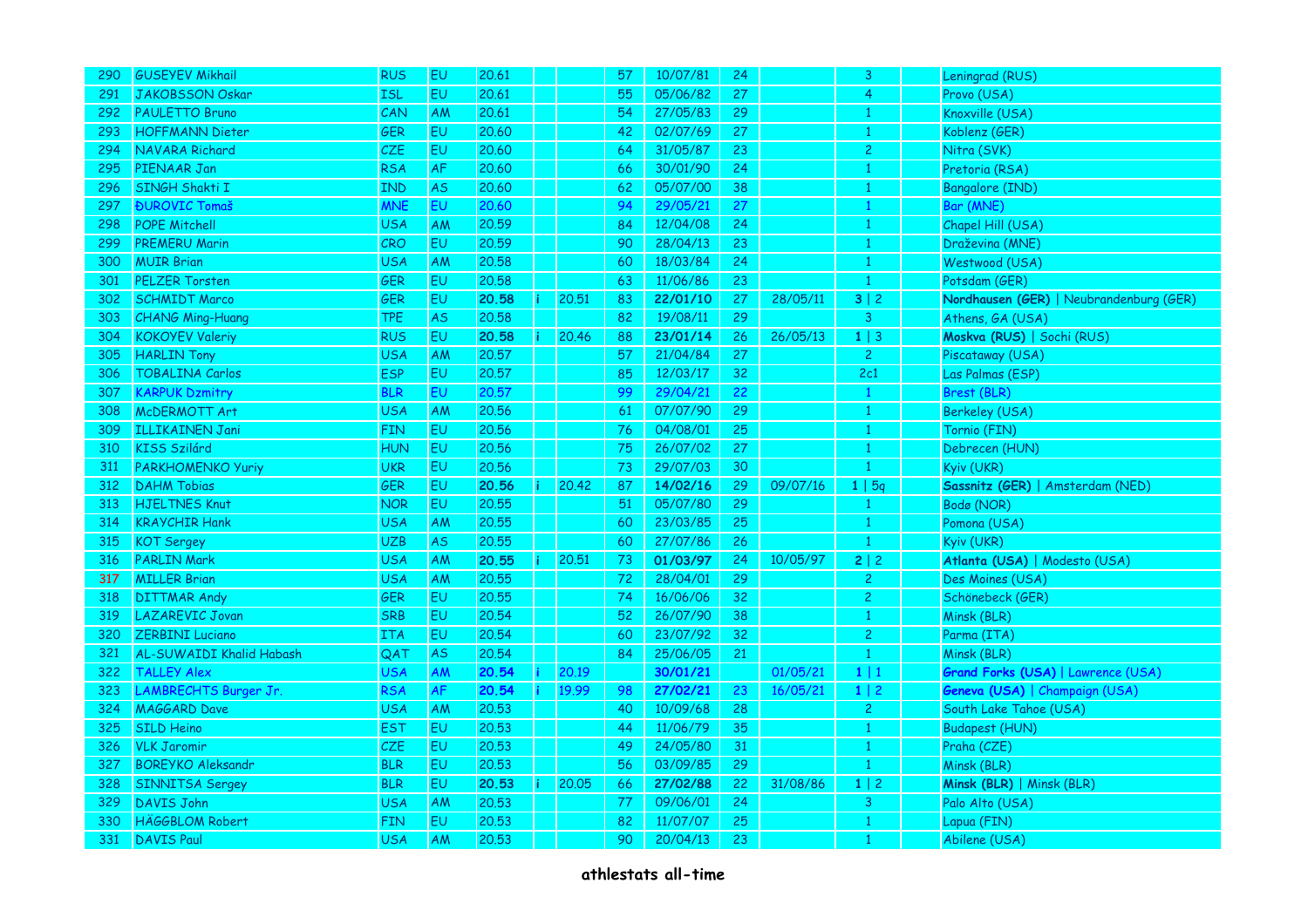| 332 | <b>BERGMANN Gerald</b>      | GER        | EU        | 20,52 |       | 56 | 06/08/78 | 22              |          | $\overline{c}$ | Potsdam (GER)                              |
|-----|-----------------------------|------------|-----------|-------|-------|----|----------|-----------------|----------|----------------|--------------------------------------------|
| 333 | <b>GORDIEN Marcus</b>       | <b>USA</b> | AM        | 20.52 |       | 55 | 02/07/83 | 28              |          | 4              | Colorado Springs (USA)                     |
| 334 | NICHYPAR Aliaksei           | <b>BLR</b> | EU        | 20.52 |       | 93 | 20/07/17 | 24              |          |                | Minsk (BLR)                                |
| 335 | <b>STEEN Roger</b>          | USA        | <b>AM</b> | 20.52 |       | 92 | 15/08/21 | 29              |          | 2              | Memphis (USA)                              |
| 336 | <b>PALCHIKOV Igor</b>       | <b>RUS</b> | EU        | 20.51 |       | 62 | 09/08/87 | 25 <sub>2</sub> |          | 1              | Irkutsk (RUS)                              |
| 337 | <b>SYLVESTER Tonyo</b>      | <b>USA</b> | AM        | 20.51 |       | 67 | 22/06/02 | 35              |          | 5              | Stanford (USA)                             |
| 338 | <b>GRACE Bobby</b>          | <b>USA</b> | AM        | 20,51 |       | 90 | 28/06/15 | 25              |          | 8              | Eugene (USA)                               |
| 339 | <b>THORMAEHLEN Jacob</b>    | <b>USA</b> | AM        | 20.51 |       | 90 | 30/04/16 | 26              |          | 1c2            | San Marcos (USA)                           |
| 340 | <b>GRABE Uwe</b>            | <b>GER</b> | <b>EU</b> | 20,50 |       | 42 | 17/05/72 | 30              |          | -1             | Cottbus (GER)                              |
| 341 | <b>WALKER Sam</b>           | <b>USA</b> | AM        | 20,50 |       | 50 | 17/05/80 | 30              |          | $\overline{4}$ | Modesto (USA)                              |
| 342 | <b>KOISTINEN Markus</b>     | <b>FIN</b> | EU        | 20,50 |       | 70 | 20/06/96 | 26              |          |                | Parkano (FIN)                              |
| 343 | <b>ARRHENIUS Leif</b>       | <b>SWE</b> | EU        | 20.50 |       | 86 | 27/07/13 | 27              |          |                | Hässleholm (SWE)                           |
| 344 | <b>THARALDSEN Jonathan</b>  | <b>USA</b> | <b>AM</b> | 20.50 | 19.99 |    | 25/01/20 |                 | 25/03/21 | $1 \mid 1$     | Lexington (USA)   Tallahassee (USA)        |
| 345 | <b>ODUGBESAN Issac</b>      | <b>NGR</b> | <b>AF</b> | 20.50 | 20,22 | 98 | 27/02/21 | 23              | 14/05/21 | $1 \mid 1$     | Fayetteville (USA)   College Station (USA) |
| 346 | <b>HORN Andreas</b>         | <b>GER</b> | EU        | 20.49 |       | 62 | 04/06/85 | 23              |          | $\mathbf{1}$   | Schwerin (GER)                             |
| 347 | <b>STROUF Terry</b>         | <b>USA</b> | AM        | 20.49 |       | 66 | 03/05/92 | 26              |          |                | La Crosse (USA)                            |
| 348 | <b>MEYER John</b>           | <b>USA</b> | AM        | 20.48 |       | 99 | 08/05/21 | 22              |          | 1              | Ann Arbor (USA)                            |
| 349 | <b>KERN Jared</b>           | <b>USA</b> | <b>AM</b> | 20.47 | 20.39 | 95 | 11/02/17 | 22              | 12/05/18 | 1c3 1          | Nashville (USA)   Terre Haute (USA)        |
| 350 | <b>DERKACH Pavel</b>        | <b>RUS</b> | EU        | 20.47 | 19.97 | 93 | 26/02/20 | 27              | 29/05/21 | 2 2            | Moskva (RUS)   Sochi (RUS)                 |
| 351 | TAMASHEVICH Aleh            | <b>BLR</b> | EU        | 20.47 |       | 00 | 29/04/21 | 21              |          | $\overline{2}$ | <b>Brest (BLR)</b>                         |
| 352 | <b>KUOPPA Jari</b>          | <b>FIN</b> | EU        | 20.46 |       | 60 | 29/06/86 | 26              |          | 1              | Teuva (FIN)                                |
| 353 | RUJEVIĆ Luka                | <b>SRB</b> | EU        | 20.46 |       | 85 | 01/08/09 | 24              |          | 1              | Sremska Mitrovica (SRB)                    |
| 354 | <b>DACRES Fedrick</b>       | <b>JAM</b> | AM        | 20.46 |       | 94 | 15/04/17 | 23              |          | 1              | Kingston (JAM)                             |
| 355 | <b>VARJU Vilmos</b>         | <b>HUN</b> | EU        | 20.45 |       | 37 | 31/07/71 | 34              |          |                | Bratislava (SVK)                           |
| 356 | <b>SAM-SAM AKKA Lahcen</b>  | <b>MAR</b> | <b>AF</b> | 20,45 |       | 42 | 06/05/72 | 30              |          | $\overline{c}$ | San José (USA)                             |
| 357 | PICKERING Shaun             | <b>GBR</b> | EU        | 20.45 |       | 61 | 17/08/97 | 36              |          | $\overline{c}$ | London (GBR)                               |
| 358 | <b>KUSIAK Damian</b>        | POL        | EU        | 20,45 |       | 88 | 05/05/12 | 24              |          | 1              | Biała Podlaska (POL)                       |
| 359 | <b>ZIMMERMANN Christian</b> | GER        | EU        | 20.45 |       | 94 | 07/08/21 | 27              |          | $\mathbf{1}$   | Walldorf (GER)                             |
| 360 | <b>KHRISTOV Nikolay</b>     | <b>BUL</b> | EU        | 20.44 | 20.40 | 52 | 27/01/80 | 28              | 18/08/81 | $1 \mid 3$     | Sofia (BUL)   Budapest (HUN)               |
| 361 | <b>SOSNIN Viktor</b>        | <b>RUS</b> | EU        | 20.44 |       | 54 | 27/04/84 | 30              |          | $\mathbf{1}$   | Sochi (RUS)                                |
| 362 | <b>WINCH Mike</b>           | GBR        | EU        | 20.43 |       | 48 | 22/05/74 | 26              |          | 3              | London (GBR)                               |
| 363 | <b>leDUC</b> Dana           | <b>USA</b> | AM        | 20.43 |       | 53 | 28/05/76 | 23              |          | 3              | Wichita (USA)                              |
| 364 | <b>STEWART Akeem</b>        | TTO        | AM        | 20.43 |       | 92 | 16/03/19 | 27              |          | $\overline{1}$ | Coral Gables (USA)                         |
| 365 | <b>ATICI Hüseyin</b>        | TUR        | <b>AS</b> | 20,42 |       | 86 | 05/06/12 | 26              |          | -1             | Ankara (TUR)                               |
| 366 | LOCHMANN Gerd               | GER        | EU        | 20.41 | 20.18 | 48 | 24/02/73 | 25              | 23/08/72 | $1 \mid 1$     | Senftenberg (GER)   Berlin (GER)           |
| 367 | ZHANG Jun                   | <b>CHN</b> | <b>AS</b> | 20.41 |       | 83 | 11/12/09 | 26              |          | 1              | Hongkong (HKG)                             |
| 368 | <b>LANE Doug</b>            | <b>USA</b> | AM        | 20,40 |       | 49 | 19/05/72 | 23              |          | 1              | Palo Alto (USA)                            |
| 369 | <b>SCHLADEN Ferdinand</b>   | GER        | EU        | 20.40 |       | 39 | 05/08/72 | 33              |          |                | Aachen (GER)                               |
| 370 | <b>PLUCKNETT Ben</b>        | <b>USA</b> | AM        | 20.40 |       | 54 | 27/09/80 | 26              |          |                | Beijing (CHN)                              |
| 371 | <b>BITSADZE Tariel</b>      | GEO        | <b>AS</b> | 20.40 |       | 66 | 27/05/89 | 23              |          | 3              | Sochi (RUS)                                |
| 372 | <b>SINGH Bahadur II</b>     | <b>IND</b> | <b>AS</b> | 20,40 |       | 73 | 22/05/04 | 31              |          | 1              | Kyiv (UKR)                                 |
| 373 | <b>ROME Jarred</b>          | <b>USA</b> | AM        | 20,40 |       | 76 | 29/04/06 | 30              |          | 1              | Boise (USA)                                |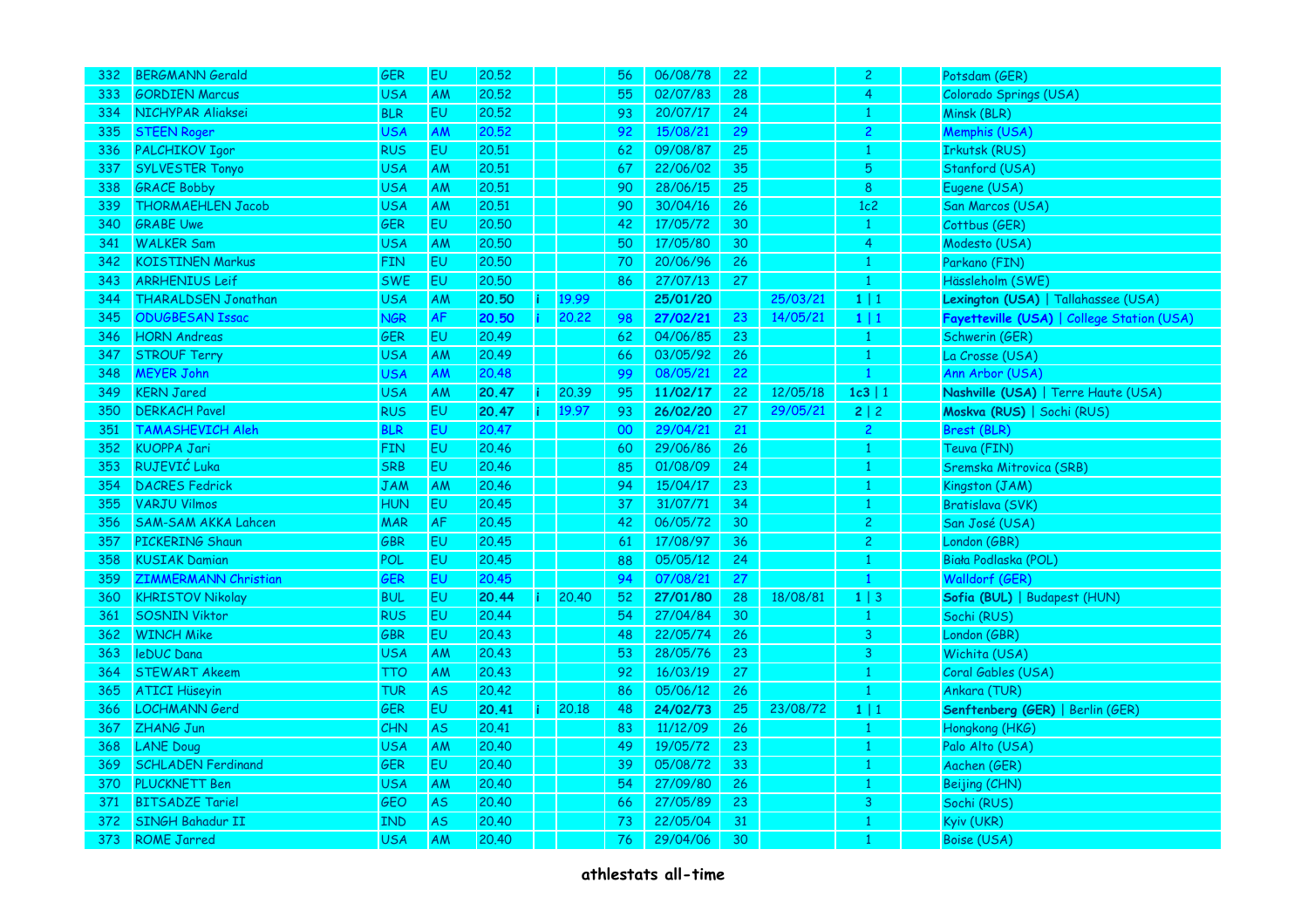| 374 | <b>MORRISON Willie</b>      | <b>USA</b> | AM        | 20,40 |       | 96  | 22/06/19 | 23 |          | $\overline{2}$ |    | <b>Bloomington (USA)</b>            |
|-----|-----------------------------|------------|-----------|-------|-------|-----|----------|----|----------|----------------|----|-------------------------------------|
| 375 | <b>LIU Yang</b>             | CHN        | <b>AS</b> | 20,40 |       | 86  | 23/09/21 | 35 |          | $\mathbf{1}$   |    | Xi'an (CHN)                         |
| 376 | <b>BUCKI Gaëtan</b>         | <b>FRA</b> | EU        | 20.39 | 20.21 | 80  | 04/03/11 | 31 | 12/08/14 | Q   3q2        |    | EC Paris (FRA)   Zürich (SUI)       |
| 377 | <b>CHRISTENSEN Kim Juhl</b> | <b>DEN</b> | EU        | 20.39 | 20.06 | 84  | 12/03/11 | 27 | 11/08/11 | $1 \mid 2$     |    | Växjö (SWE)   København (DEN)       |
| 378 | <b>EFEKORO Oghenakpobo</b>  | <b>NGR</b> | <b>AF</b> | 20,39 |       | 96  | 08/04/17 | 21 |          | $\mathbf{1}$   |    | Charlottesville (USA)               |
| 379 | <b>MITKUS Vitalius</b>      | LTU        | EU        | 20.38 |       | 65  | 04/10/86 | 21 |          | $\mathbf{1}$   |    | Donetsk (UKR)                       |
| 380 | <b>BORODKIN Andriv</b>      | <b>UKR</b> | <b>EU</b> | 20,38 |       | 78  | 12/06/04 | 26 |          | $\mathbf{1}$   |    | Donetsk (UKR)                       |
| 381 | <b>FIGURES Chris</b>        | <b>USA</b> | AM        | 20.38 |       | 81  | 26/04/08 | 27 |          | 1              |    | Los Angeles (USA)                   |
| 382 | <b>SAVYTSKYY Dmytro</b>     | <b>UKR</b> | EU.       | 20,38 |       | 90  | 19/05/12 | 22 |          | 1              |    | Kyiv (UKR)                          |
| 383 | <b>BIRLENBACH Heinfried</b> | <b>GER</b> | EU        | 20.37 |       | 40  | 09/09/72 | 32 |          | $\overline{7}$ | OG | München (GER)                       |
| 384 | KÓNYA Kálmán*               | <b>GER</b> | EU        | 20,37 |       | -61 | 30/08/89 | 28 |          | 3              |    | Duisburg (GER)                      |
| 385 | HAUGE Kjell Ove *           | <b>NOR</b> | EU        | 20.37 | 20.07 | 69  | 11/02/97 | 28 | 04/06/94 | 2   2          |    | Genova (ITA)   Boise (USA)          |
| 386 | <b>ROBERTS Jim</b>          | <b>USA</b> | AM        | 20.37 | 20.09 | 76  | 03/02/01 | 25 | 01/06/00 | $1 \mid 3$     |    | Pocatello (USA)   Durham (USA)      |
| 387 | <b>KOWNATKE Rafał</b>       | POL        | EU        | 20.37 | 20.13 | 85  | 06/03/16 | 31 | 03/08/13 | $1 \mid 1$     |    | Toruń (POL)   Warszawa (POL)        |
| 388 | <b>ALMSTROM Hans</b>        | <b>SWE</b> | EU        | 20.36 |       | 50  | 04/09/76 | 26 |          | $\overline{c}$ |    | Helsinki (FIN)                      |
| 389 | PYKA Ian                    | <b>USA</b> | <b>AM</b> | 20.36 |       | 56  | 27/06/80 | 24 |          | 5              |    | Eugene (USA)                        |
| 390 | <b>KOBZA Marty</b>          | <b>USA</b> | AM        | 20.36 |       | 62  | 18/05/85 | 23 |          | 1              |    | Fayetteville (USA)                  |
| 391 | LACIKA Jozef                | <b>CZE</b> | EU.       | 20,36 |       | 61  | 24/05/86 | 25 |          | $\mathbf{1}$   |    | Praha (CZE)                         |
| 392 | STAMATÓYIANNIS Mihaíl       | GRE        | EU        | 20.36 | 20.17 | 82  | 17/02/10 | 28 | 20/07/11 | 2 1            |    | Peanía (GRE)   Pátra (GRE)          |
| 393 | <b>WAHLANDER Yngve</b>      | <b>SWE</b> | EU        | 20.35 |       | 58  | 20/05/84 | 26 |          | 1              |    | Västerås (SWE)                      |
| 394 | <b>SPIRITOSO Mike</b>       | CAN        | AM        | 20.35 |       | 63  | 24/05/86 | 23 |          | $\mathbf{1}$   |    | Knoxville (USA)                     |
| 395 | <b>BROWN Raymond</b>        | JAM        | <b>AM</b> | 20.35 |       | 88  | 05/04/14 | 26 |          | -1             |    | Kingston (JAM)                      |
| 396 | <b>SAENZ Stephen</b>        | <b>MEX</b> | <b>AM</b> | 20.35 |       | 90  | 26/04/14 | 24 |          | 2c2            |    | La Jolla (USA)                      |
| 397 | <b>GARRETT Richard</b>      | <b>USA</b> | AM        | 20.35 |       | 90  | 25/06/14 | 24 |          | 5              |    | Sacramento (USA)                    |
| 398 | <b>TIAN Zhizhong</b>        | CHN        | <b>AS</b> | 20,35 |       | 92  | 23/09/21 | 29 |          | $\overline{c}$ |    | Xi'an (CHN)                         |
| 399 | <b>SUNDIN Lars</b>          | <b>SWE</b> | EU        | 20.34 |       | 61  | 16/05/87 | 26 |          | 1              |    | Västerås (SWE)                      |
| 400 | <b>ZOTOS Kyriakos</b>       | GRE        | EU        | 20.34 |       | 96  | 05/06/21 | 25 |          | 1              |    | Patra (GRE)                         |
| 401 | <b>EDWARDS Paul</b>         | GBR        | EU        | 20.33 |       | 59  | 09/07/91 | 32 |          | $\mathbf{1}$   |    | Roehampton (GBR)                    |
| 402 | <b>HANCHARUK Dzmitry</b>    | <b>BLR</b> | <b>EU</b> | 20,33 |       | 70  | 22/07/95 | 25 |          | $\mathbf{1}$   |    | Minsk (BLR)                         |
| 403 | <b>PEETRE Taavi</b>         | <b>EST</b> | EU        | 20,33 |       | 83  | 06/07/10 | 27 |          | -1             |    | Viljandi (EST)                      |
| 404 | <b>MOORE Darien *</b>       | <b>USA</b> | AM        | 20.33 |       | 91  | 04/06/16 | 25 |          | 1              |    | Cœur d'Alene (USA)                  |
| 405 | <b>WEST Jordan</b>          | <b>USA</b> | AM        | 20.33 |       | 99  | 22/06/19 | 20 |          | 3              |    | <b>Bloomington (USA)</b>            |
| 406 | <b>THOMSEN Kristoffer</b>   | <b>DEN</b> | EU        | 20.33 | 19.54 | 96  | 28/02/20 | 24 | 23/04/21 | 1   1f2        |    | Fort Wayne (USA)   Des Moines (USA) |
| 407 | <b>WEEKS Mike</b>           | <b>USA</b> | <b>AM</b> | 20,32 |       | 54  | 03/04/81 | 27 |          | 1              |    | Mesa (USA)                          |
| 408 | <b>BULAT Viktor</b>         | <b>BLR</b> | EU        | 20,32 |       | 71  | 22/07/95 | 24 |          | $\overline{c}$ |    | Minsk (BLR)                         |
| 409 | <b>DROOGSMA Austin</b>      | <b>USA</b> | <b>AM</b> | 20.32 |       | 95  | 31/03/18 | 23 |          | 1              |    | Gainesville (USA)                   |
| 410 | <b>JAHL Norbert</b>         | <b>GER</b> | <b>EU</b> | 20,31 |       | 54  | 01/08/75 | 21 |          | $\mathbf{1}$   |    | Leipzig (GER)                       |
| 411 | HAUKIJÄRVI Jarkko           | <b>FIN</b> | <b>EU</b> | 20,31 |       | 77  | 26/08/00 | 23 |          | 2              |    | Suodenniemi (FIN)                   |
| 412 | <b>HUBBARD Zane</b>         | <b>USA</b> | <b>AM</b> | 20,30 |       | 58  | 08/06/84 | 26 |          | $\overline{7}$ |    | San José (USA)                      |
| 413 | <b>FAUL Brian</b>           | <b>USA</b> | AM        | 20,30 |       | 60  | 07/07/88 | 28 |          | $\overline{c}$ |    | Los Gatos (USA)                     |
| 414 | PROENZA Reynaldo            | CUB        | <b>AM</b> | 20,30 |       | 84  | 19/07/08 | 24 |          | $\overline{c}$ |    | La Habana (CUB)                     |
| 415 | <b>KANGAS Arttu</b>         | <b>FIN</b> | EU        | 20.30 |       | 93  | 12/06/16 | 23 |          | 1              |    | Raasepori (FIN)                     |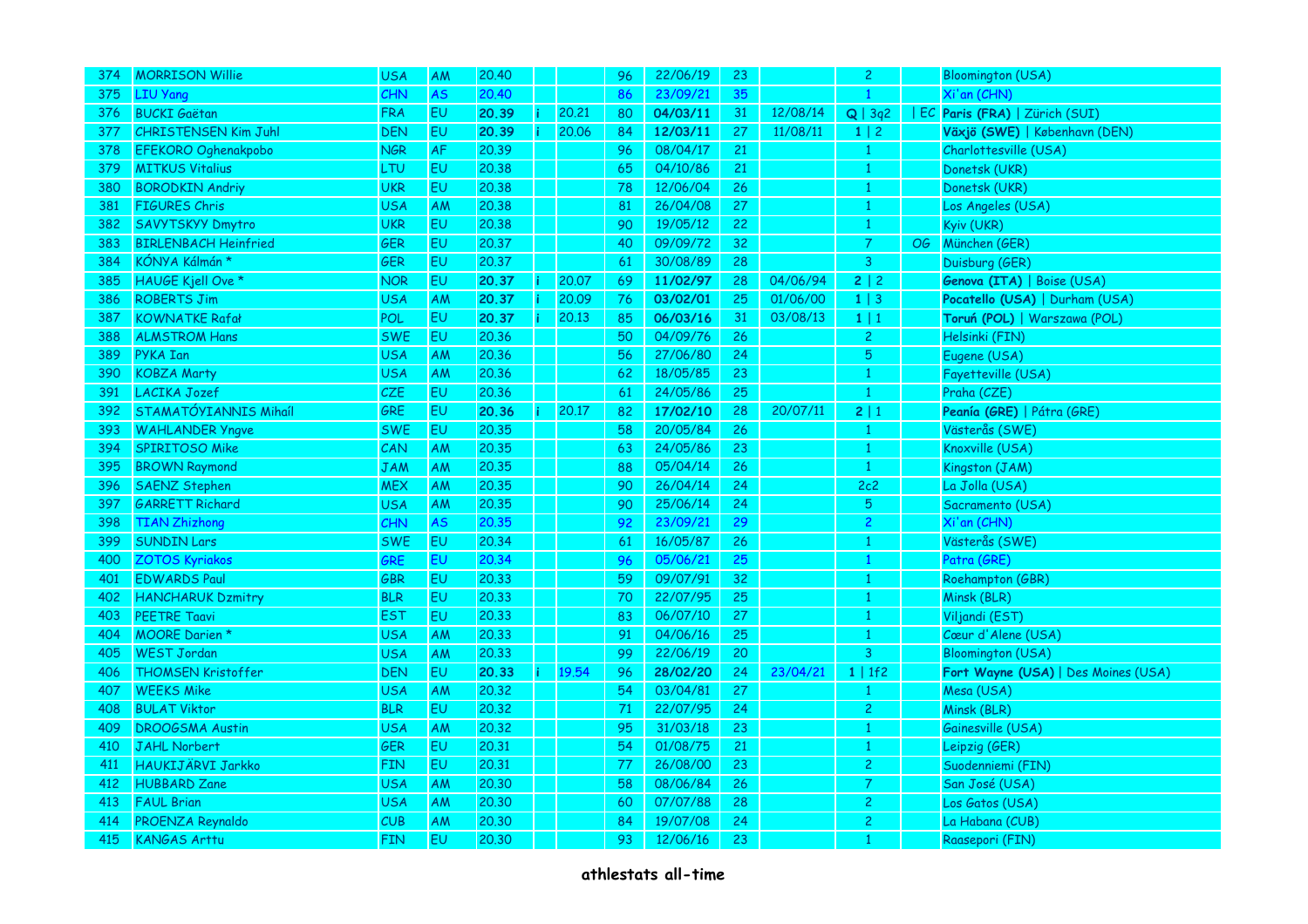| 416. | <b>BAYER Simon</b>          | <b>GER</b> | EU             | 20,30 |       | 95 | 09/05/21 | 26 |          | 1              | <b>Bad Boll (GER)</b>          |
|------|-----------------------------|------------|----------------|-------|-------|----|----------|----|----------|----------------|--------------------------------|
| 417  | POTGIETER Karel             | <b>RSA</b> | <b>AF</b>      | 20,29 |       | 75 | 15/07/00 | 25 |          | 1              | Varaždin (CRO)                 |
| 418  | <b>MANZ Steve</b>           | <b>USA</b> | AM             | 20.29 | 20,20 | 81 | 25/02/06 | 25 | 15/04/06 | 5 2c2          | Boston (USA)   Walnut (USA)    |
| 419  | <b>GUSHCHIN Edward</b>      | <b>RUS</b> | EU             | 20,28 |       | 40 | 04/10/68 | 28 |          |                | Cd. México (MEX)               |
| 420  | <b>BRUCH Ricky</b>          | <b>SWE</b> | EU             | 20,28 |       | 46 | 19/06/73 | 27 |          | $\overline{c}$ | Oslo (NOR)                     |
| 421  | <b>RUIZ Paul</b>            | CUB        | AM             | 20,28 |       | 62 | 29/05/88 | 26 |          | 3              | Rostock (GER)                  |
| 422  | ERCEGOVAC Stevimir          | CRO        | EU             | 20,28 |       | 74 | 02/09/00 | 26 |          | 1              | Rijeka (CRO)                   |
| 423  | <b>MORAIS Welington</b>     | <b>BRA</b> | AM             | 20,28 |       | 96 | 26/03/21 | 25 |          | 1              | Concepción del Uruguay (ARG)   |
| 424  | <b>KNEISSLER Bernd</b>      | GER        | EU.            | 20,27 |       | 62 | 01/08/90 | 28 |          | $\overline{c}$ | Leverkusen (GER)               |
| 425  | <b>MARTYSHIN Sergey</b>     | <b>RUS</b> | EU             | 20.26 |       | 66 | 16/06/90 | 24 |          | $\mathbf{1}$   | <b>Belaya Tserkov (UKR)</b>    |
| 426  | <b>URBAN Dirk</b>           | GER        | EU             | 20,26 |       | 69 | 13/07/96 | 27 |          | 1              | Iffezheim (GER)                |
| 427  | <b>JOHNSON Dwight</b>       | <b>USA</b> | <b>AM</b>      | 20,26 |       | 69 | 21/03/98 | 29 |          | $\mathbf{1}$   | Northridge (USA)               |
| 428  | UGWU Chima                  | <b>NGR</b> | <b>AF</b>      | 20,26 |       | 73 | 22/07/00 | 27 |          | $\mathbf{1}$   | Lagos (NGR)                    |
| 429  | <b>SINGH Ranvijay</b>       | <b>IND</b> | <b>AS</b>      | 20.26 |       | 84 | 18/07/04 | 20 |          | 1              | Chennai (IND)                  |
| 430  | ÖZDEVECI Osman Can          | <b>TUR</b> | <b>AS</b>      | 20,26 |       | 95 | 20/05/18 | 23 |          | $\mathbf{1}$   | Mersin (TUR)                   |
| 431  | <b>EGGER Jean-Pierre</b>    | SUI        | E <sub>U</sub> | 20,25 |       | 43 | 09/06/79 | 36 |          | 1              | Neuchatel (SUI)                |
| 432  | <b>WILLIAMS Rhuben</b>      | <b>USA</b> | AM             | 20,25 |       | 82 | 06/06/09 | 27 |          | 1              | Holmdel (USA)                  |
| 433  | <b>TOLEDO Yioser</b>        | <b>ESP</b> | EU             | 20,25 |       | 83 | 27/07/14 | 31 |          | 2              | Alcobendas (ESP)               |
| 434  | <b>BREWER Jalil</b>         | <b>USA</b> | AM             | 20.25 |       | 98 | 11/05/19 | 21 |          | $\mathbf{1}$   | <b>Iowa City (USA)</b>         |
| 435  | <b>PROLLIUS Hans-Dieter</b> | <b>GER</b> | EU.            | 20.24 |       | 44 | 03/06/72 | 28 |          | 4              | Potsdam (GER)                  |
| 436  | <b>PLUNGE Rimantas</b>      | LTU        | EU             | 20,24 |       | 44 | 17/08/72 | 28 |          | 1              | Moskva (RUS)                   |
| 437  | <b>PEDERSEN Arne</b>        | <b>NOR</b> | EU             | 20,24 |       | 61 | 03/05/86 | 25 |          | $\overline{c}$ | Long Beach (USA)               |
| 438  | <b>MERTENS Michael</b>      | <b>GER</b> | EU             | 20,24 |       | 65 | 20/06/98 | 33 |          | $\mathbf{1}$   | Iffezheim (GER)                |
| 439  | <b>CEBAN Nicolai</b>        | <b>MDA</b> | EU             | 20.24 |       | 95 | 26/05/17 | 22 |          | 1c2            | Austin (USA)                   |
| 440  | <b>PERZYLO Piotr</b>        | POL        | EU             | 20,23 |       | 61 | 07/06/86 | 25 |          | 1              | Rzeszów (POL)                  |
| 441  | <b>MERCED Chris</b>         | <b>PUR</b> | <b>AM</b>      | 20,22 |       | 76 | 28/05/00 | 24 |          | 1              | Irvine (USA)                   |
| 442  | THORSTEINSSON Óðinn Björn   | <b>ISL</b> | EU             | 20,22 |       | 81 | 31/03/12 | 31 |          | 1              | Hafnarfjérdur (ISL)            |
| 443  | DOURADO Willian             | <b>BRA</b> | AM             | 20,22 |       | 94 | 30/04/17 | 23 |          | $\mathbf{1}$   | Campinas (BRA)                 |
| 444  | <b>POELMANN Sven</b>        | <b>NED</b> | EU             | 20,22 |       | 97 | 06/06/21 | 24 |          | 1              | Hengelo (NED)                  |
| 445  | <b>SKAPAS Eugenijusz</b>    | LTU        | EU             | 20,21 |       | 43 | 15/08/74 | 31 |          | 1              | Vilnius (LTU)                  |
| 446  | <b>HERBRAND Thorsten</b>    | GER        | EU             | 20,21 |       | 70 | 01/05/95 | 25 |          | 1              | Herne-Wanne (GER)              |
| 447  | <b>VASARA Mika</b>          | <b>FIN</b> | EU             | 20,21 |       | 83 | 13/06/07 | 24 |          | $\mathbf{1}$   | Eurajoki (FIN)                 |
| 448  | <b>DAYS Braheme</b>         | <b>USA</b> | AM             | 20,21 |       | 95 | 23/04/16 | 21 |          | 3c2            | La Jolla (USA)                 |
| 449  | <b>MURASKY JC</b>           | <b>USA</b> | <b>AM</b>      | 20.21 |       | 93 | 15/05/16 | 23 |          | 1              | Lincoln (USA)                  |
| 450  | <b>BROUZET Yves</b>         | <b>FRA</b> | <b>EU</b>      | 20,20 |       | 48 | 22/07/73 | 25 |          | $\mathbf{1}$   | Colombes (FRA)                 |
| 451  | <b>GEMIZHEV Nikolay</b>     | <b>BUL</b> | EU             | 20,20 |       | 56 | 03/06/84 | 28 |          | 1              | Sofia (BUL)                    |
| 452  | <b>COLLINS Shane</b>        | <b>USA</b> | AM             | 20,20 |       | 69 | 02/06/90 | 21 |          | $\mathbf{1}$   | Durham (USA)                   |
| 453  | <b>SINIAKOU Andrey</b>      | <b>BLR</b> | EU             | 20,20 |       | 82 | 17/05/08 | 26 |          | 1              | Grodno (BLR)                   |
| 454  | <b>TOOMPUU Raigo</b>        | <b>EST</b> | EU             | 20,20 |       | 81 | 12/08/10 | 29 |          | 1              | Tallinn (EST)                  |
| 455  | <b>BOOKOUT Kevin</b>        | <b>USA</b> | <b>AM</b>      | 20,20 |       | 83 | 31/03/12 | 29 |          | 1              | Shawnee (USA)                  |
| 456  | <b>WANG Guangfu</b>         | CHN        | <b>AS</b>      | 20,20 |       | 87 | 22/09/12 | 25 |          | 1              | Kunshan (CHN)                  |
| 457  | SOBOTA Joshua               | <b>USA</b> | <b>AM</b>      | 20,20 | 19,82 | 00 | 25/01/20 | 20 | 09/06/21 | 2 5            | Lexington (USA)   Eugene (USA) |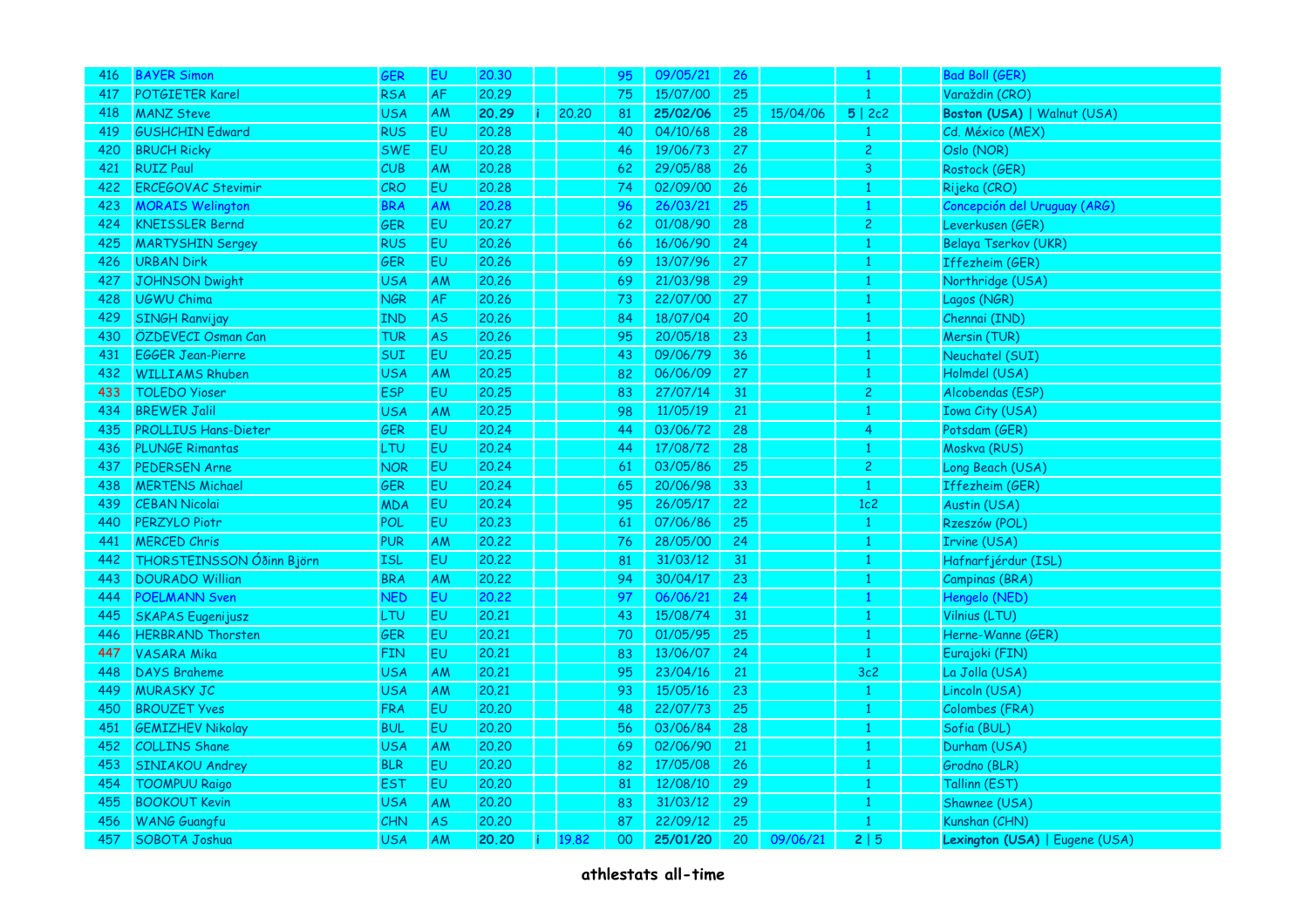| 458 | <b>TAYEBI Mohammad Reza</b>                | IRI                      | <b>AS</b> | 20,20          |                    | 98 | 17/07/21             | 23 |          | 1              | Tehran (IRI)                         |
|-----|--------------------------------------------|--------------------------|-----------|----------------|--------------------|----|----------------------|----|----------|----------------|--------------------------------------|
| 459 | <b>MOLL Valentin</b>                       | GER                      | <b>EU</b> | 20,20          |                    | 99 | 24/08/21             | 22 |          | -1             | Rehlingen (GER)                      |
| 460 | <b>WILHELM Steve</b>                       | <b>USA</b>               | AM        | 20.19          |                    | 49 | 17/04/71             | 22 |          | $\overline{4}$ | Lawrence (USA)                       |
| 461 | <b>PORATH Dave</b>                         | <b>USA</b>               | AM        | 20.19          |                    | 60 | 22/05/81             | 21 |          | 1              | Stanford (USA)                       |
| 462 | ANASTASOPOULOS Andreás                     | GRE                      | <b>EU</b> | 20.19          |                    | 76 | 08/03/08             | 32 |          | 1              | Haniá (GRE)                          |
| 463 | <b>KALNAS Jonathan</b>                     | <b>USA</b>               | AM        | 20.19          |                    | 80 | 02/05/08             | 28 |          | $\mathbf{1}$   | Princeton (USA)                      |
| 464 | <b>AKONNIEMI Aulius</b>                    | <b>FIN</b>               | EU        | 20.18          |                    | 58 | 01/07/84             | 26 |          | 3              | Hämeenkyro (FIN)                     |
| 465 | <b>ABRAMTŠUK Mihhal</b>                    | <b>BLR</b>               | EU        | 20.18          | 20.16              | 92 | 28/01/16             | 24 | 31/05/17 | $1 \mid 2$     | Minsk (BLR)   Brest Litevsk (BLR)    |
| 466 | <b>MIKOS Mateusz</b>                       | POL                      | EV        | 20.18          |                    | 87 | 29/06/16             | 29 |          | $\overline{c}$ | Turku (FIN)                          |
| 467 | <b>DEMALINE Nick</b>                       | <b>USA</b>               | AM        | 20.18          |                    | 96 | 06/06/18             | 22 |          | $\bf 8$        | Eugene (USA)                         |
| 468 | <b>JOTANOVIC Milan</b>                     | <b>SRB</b>               | <b>EU</b> | 20.17          |                    | 84 | 14/05/11             | 27 |          | 3              | Senta (SRB)                          |
| 469 | <b>BIANCHETTI Sebastiano</b>               | <b>ITA</b>               | EU        | 20.17          |                    | 96 | 21/06/19             | 23 |          | 1              | Conegliano (ITA)                     |
| 470 | <b>SIMOLA Seppo</b>                        | <b>FIN</b>               | EU        | 20.15          |                    | 36 | 19/07/72             | 36 |          | 1              | Turku (FIN)                          |
| 471 | <b>CATE Steve</b>                          | <b>USA</b>               | AM        | 20.15          |                    | 63 | 04/06/86             | 23 |          | Q              | <b>Indianapolis (USA)</b>            |
| 472 | <b>ALBERT Steve</b>                        | <b>USA</b>               | AM        | 20.15          |                    | 64 | 13/08/98             | 34 |          | 1              | Jonesboro (USA)                      |
| 473 | <b>ZHANG Qi</b>                            | CHN                      | <b>AS</b> | 20.15          |                    | 84 | 20/10/05             | 21 |          | 1              | Nanjing (CHN)                        |
| 474 | <b>NEELLY Brett</b>                        | <b>USA</b>               | AM        | 20.15          | 20.13              | 96 | 08/12/18             | 22 | 13/04/19 | $1 \mid 3$     | Manhattan (USA)   La Jolla (USA)     |
| 475 | JANOUSEK Miroslav                          | <b>CZE</b>               | EU.       | 20.14          |                    | 45 | 27/07/71             | 26 |          | $\mathbf{1}$   | Praha (CZE)                          |
| 476 | AMES J. Dan                                | <b>USA</b>               | AM        | 20.14          |                    | 81 | 10/04/04             | 23 |          | 2c2            | Westwood (USA)                       |
| 477 | <b>PRANGE Clint</b>                        | <b>USA</b>               | AM        | 20.14          |                    | 81 | 27/05/05             | 24 |          | 1c1            | Abilene (USA)                        |
| 478 | <b>KURTSEV Denis</b>                       | <b>RUS</b>               | EU        | 20.14          |                    | 88 | 11/06/12             | 24 |          | $\overline{c}$ | Moskva (RUS)                         |
| 479 | <b>BLAIR Coy</b>                           | <b>USA</b>               | AM        | 20.14          |                    | 94 | 16/06/17             | 23 |          | 1              | Ashland (USA)                        |
| 480 | <b>MÜLLER Patrick</b>                      | <b>GER</b>               | <b>EU</b> | 20.14          | $\mathsf{i}$ 19.57 | 96 | 20/01/18             | 22 | 01/06/19 | 1   6f1        | Neubrandenburg (GER)   Halle (GER)   |
|     | <b>KING Darius</b>                         | <b>USA</b>               | AM        | 20.14          |                    |    | 17/04/21             |    |          |                | Terre (USA)                          |
| 481 |                                            |                          |           |                |                    |    |                      |    |          |                |                                      |
| 482 | <b>PRICE Doug</b>                          | <b>USA</b>               | AM        | 20.13          |                    | 50 | 20/05/78             | 28 |          | $\overline{c}$ | Modesto (USA)                        |
| 483 | <b>BROOKS Kelly</b>                        | <b>USA</b>               | AM        | 20.13          |                    | 58 | 22/05/83             | 25 |          | $\mathbf{1}$   | Austin (USA)                         |
| 484 | <b>KUYUMDZHAN Yuriy</b>                    | <b>RUS</b>               | EU.       | 20.13          |                    | 61 | 11/05/86             | 25 |          | $\overline{c}$ | Moskva (RUS)                         |
| 485 | <b>DESPOTOV Radoslav</b>                   | <b>BUL</b>               | EU        | 20.13          |                    | 68 | 12/06/88             | 20 |          | 3              | Sofia (BUL)                          |
| 486 | <b>REINHARDT Jonny</b>                     | <b>GER</b>               | EU        | 20.13          |                    | 68 | 03/06/94             | 26 |          | $\overline{c}$ | Jena (GER)                           |
| 487 | <b>SALNIKOV Aleksandr</b>                  | <b>RUS</b>               | EU        | 20.13          |                    | 71 | 09/07/04             | 33 |          | $\overline{c}$ | Kazan (RUS)                          |
| 488 | <b>WERSKEY Eric</b>                        | <b>USA</b>               | AM        | 20.13          |                    | 87 | 27/04/13             | 26 |          | 3c2            | San Diego (USA)                      |
| 489 | <b>IRWIN Willy</b>                         | <b>USA</b>               | AM        | 20.13          |                    | 92 | 24/04/14             | 22 |          | $\overline{c}$ | Chula Vista (USA)                    |
| 490 | <b>WILHELM Bruce</b>                       | <b>USA</b>               | AM        | 20.12          |                    | 45 | 08/07/72             | 27 |          | 5              | Eugene (USA)                         |
| 491 | STEINES Gerhard                            | GER                      | <b>EU</b> | 20.12          |                    | 47 | 30/07/75             | 28 |          | -1             | Wetzlar (GER)                        |
| 492 | MACIEJCZYK Joe                             | <b>USA</b>               | AM        | 20.12          | 19.99              | 58 | 27/02/81             | 23 | 14/05/82 | 1 1            | Baton Rouge (USA)   Athens, GA (USA) |
| 493 | <b>BRAUN Jeff</b>                          | <b>USA</b>               | <b>AM</b> | 20,12          |                    | 57 | 18/06/82             | 25 |          | $\mathsf Q$    | Knoxville (USA)                      |
| 494 | <b>VLASYUK Gennadiy</b>                    | <b>UKR</b>               | EU        | 20.12          |                    | 61 | 08/09/87             | 26 |          | $\overline{5}$ | Zhitomir (UKR)                       |
| 495 | <b>ZIELINSKI Dominik</b>                   | <b>POL</b>               | <b>EU</b> | 20.12          |                    | 80 | 11/06/08             | 28 |          | $\mathbf{1}$   | Plock (POL)                          |
| 496 | <b>VICARS Derrick</b>                      | <b>USA</b>               | AM        | 20.12          | 19.83              | 89 | 12/01/13             | 24 | 15/06/12 | $1 \mid 1$     | Kent (USA)   Toledo (ESP)            |
| 497 | <b>UREY Bob</b>                            | <b>USA</b>               | AM        | 20.11          | 19.59              | 58 | 14/02/81             | 23 | 21/03/81 | $1 \mid 1$     | Ashland (USA)   Huntington (USA)     |
| 498 | STEPANKOV Aleksandr<br><b>SHIELDS Sean</b> | <b>RUS</b><br><b>USA</b> | EU.       | 20.11<br>20.11 |                    | 58 | 01/04/84<br>10/06/06 | 26 |          | $\overline{c}$ | Sochi (RUS)                          |